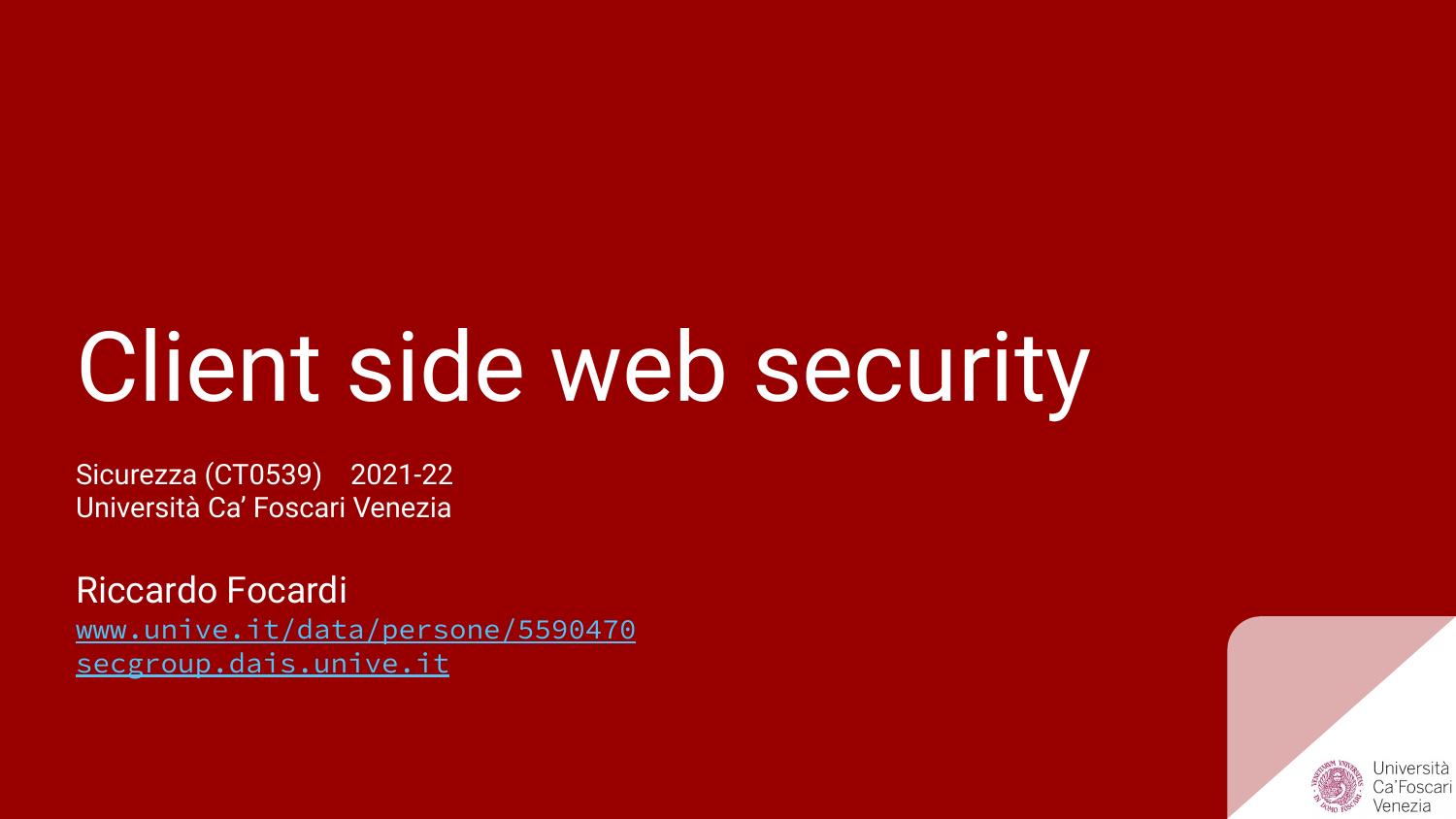# Web (in)security

Web applications are complex and offer an incredibly **wide** attack surface

- attacks directly targeting the **server-side code** or **databases** (see previous classes)
- attacks running in the **browser**
- attacks on the **network**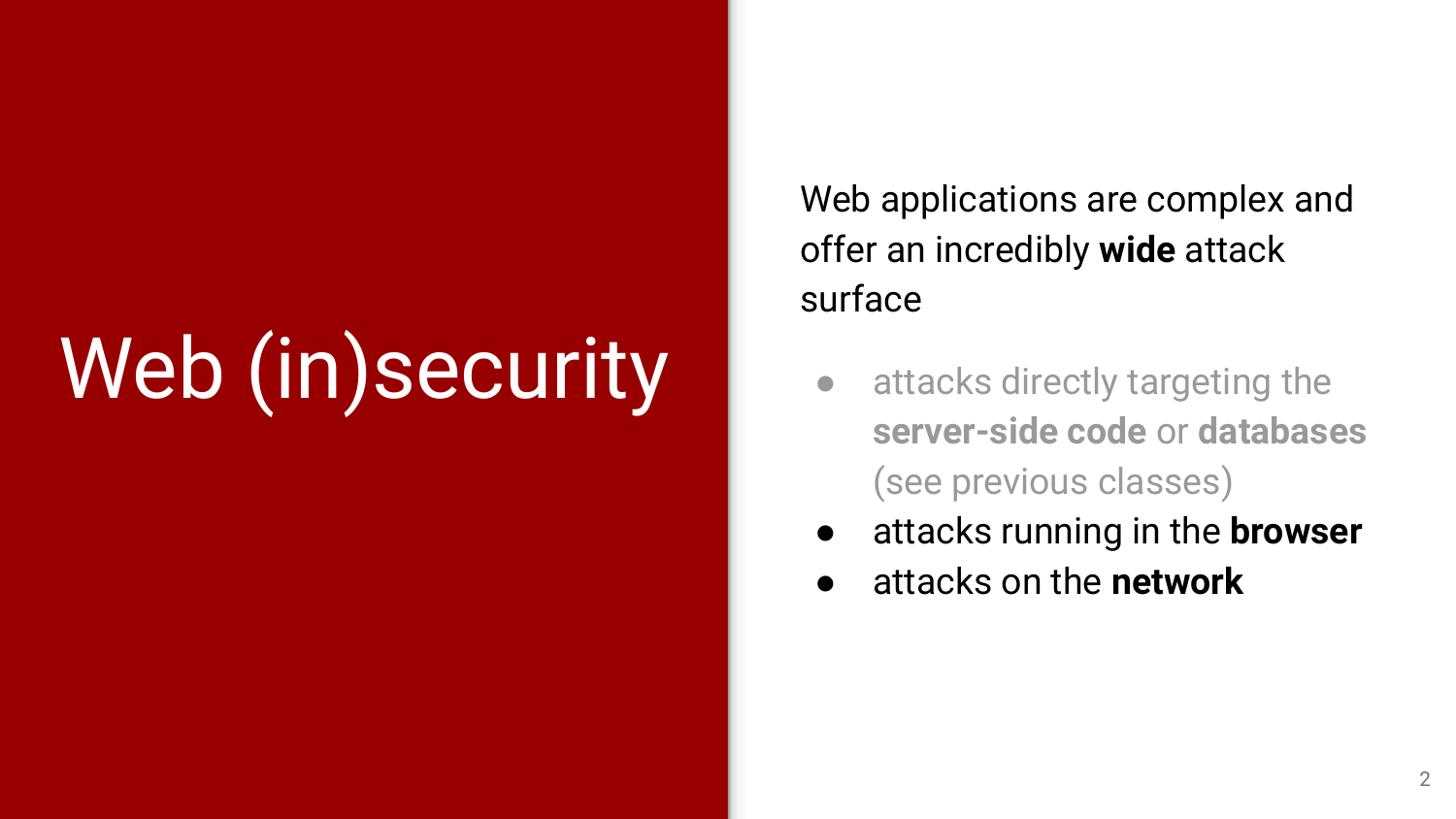### Web sessions

Web applications usually have a state

### **Example**:

- 1. user **logs** into a web application
- 2. a session is started (**state** changes)
- 3. user gets access to her data and resources (**authorization**)
- 4. web pages are customized based on the **user**

When the user browses to different web application pages, the **session** needs to be preserved

⇒ The user shouldn't log in again!

The session needs to be represented in the **browser**:

**●** a **session token** that works as a "*session password*"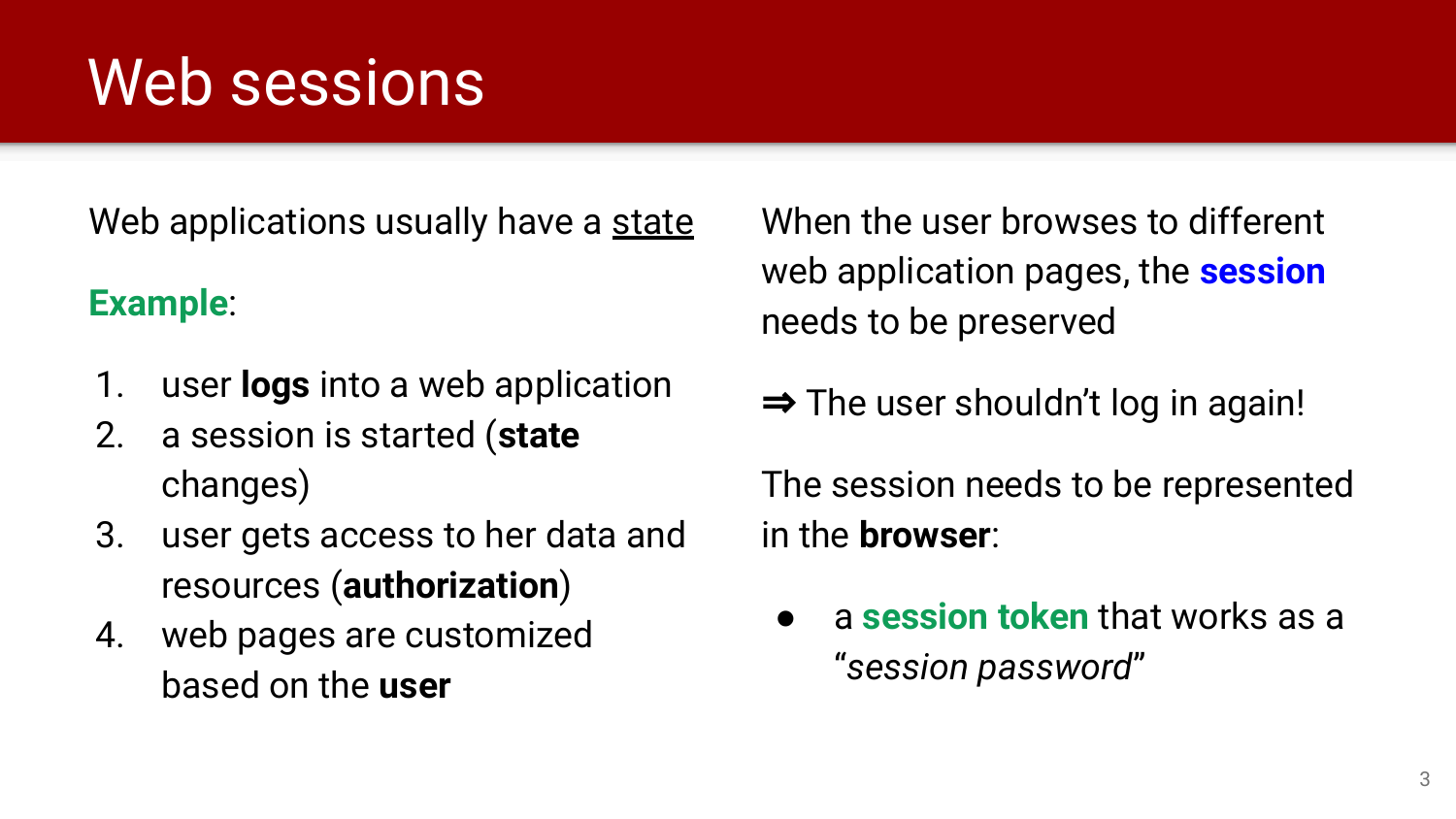### Session token

The session token can be **stored** in various ways:

**Browser cookie:** it is automatically attached to any subsequent request to the server

**URL parameter**: in links to pages

**Hidden form field**: sent when forms are submitted

**Note**: if a session token is **guessed** or **leaked**, the session can be hijacked, and the user impersonated

⇒ token should be **unguessable** and **kept confidential**

**Cookie theft** is a typical web attack that can be used to hijack a session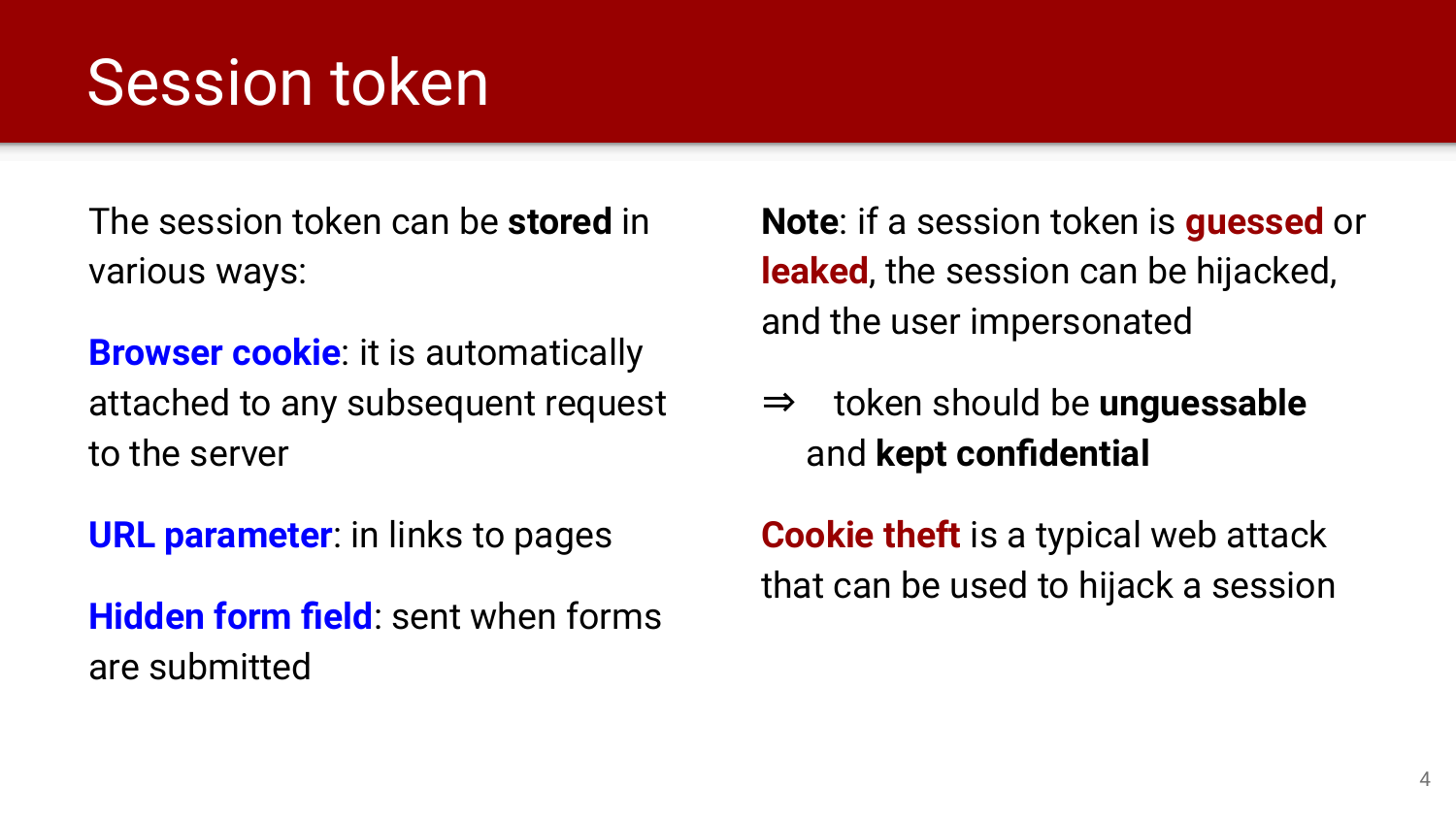### Which token?

**URL parameters** are **exposed** in logs and referrers

⇒ bad for **security**!

**Hidden form fields** are only **visible** when forms are submitted

⇒ bad for **usability**: web session should be represented in any web page, not just forms

 $\Rightarrow$  The standard approach is to use a **browser** *session cookie*

It is automatically attached to any request and form submission

**Note**: combining different tokens may offer resistance to **session integrity attacks**, e.g. CSRF as we will see in next class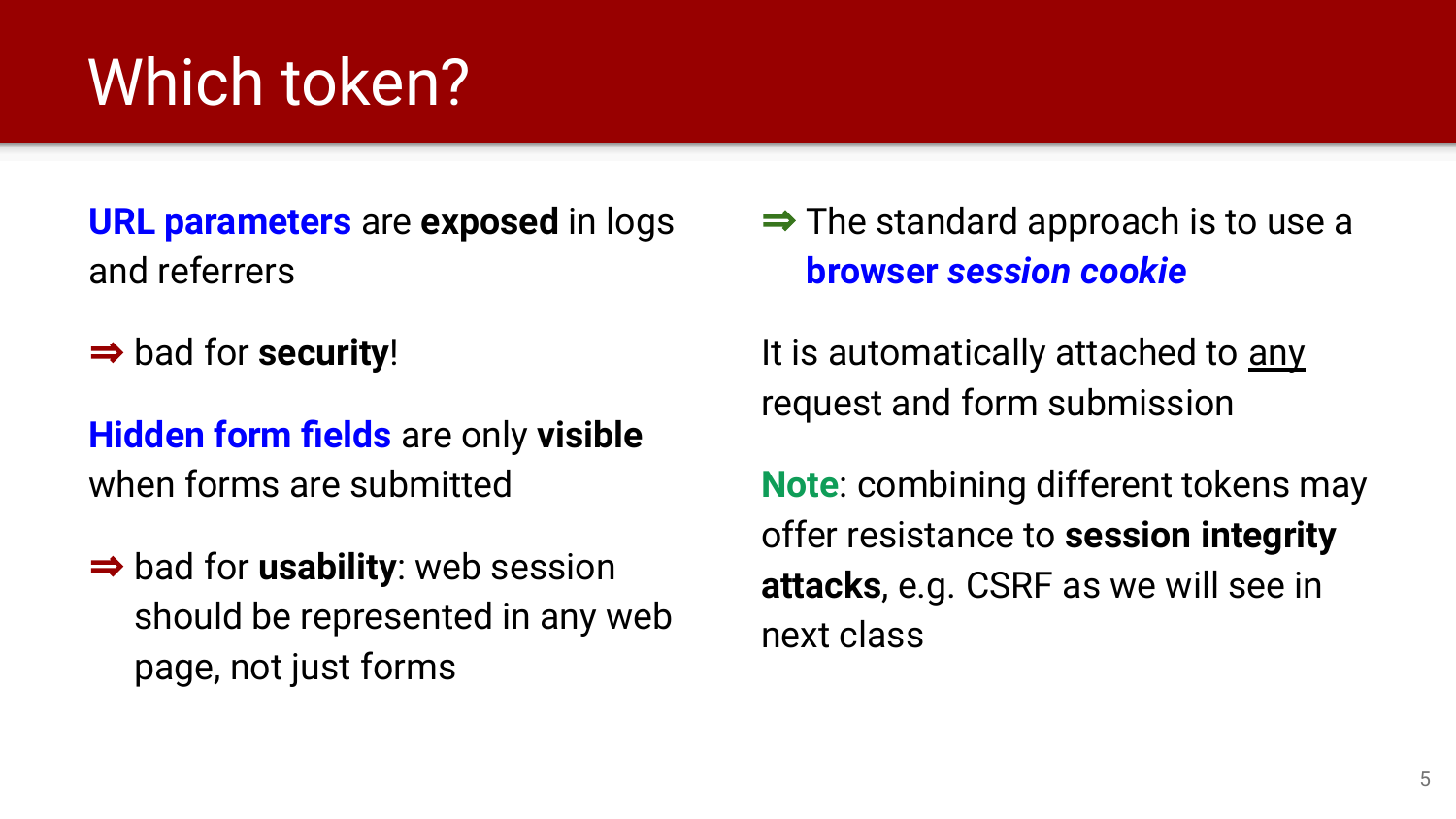### Cookies and cookie policy

A cookies is set using the HTTP header Set-cookie with the following fields:

| <b>NAME</b> | = VALUE;                    |
|-------------|-----------------------------|
| domain      | $= (es$ .unive.it)          |
| path        | $=$ (es /teaching)          |
| expires     | $=$ (when expires)          |
| secure      | $=$ (boolean flag)          |
|             | $HttpOnly = (boolean flag)$ |
|             |                             |

The browser **automatically attaches** to a web request cookies such that:

- domain is a **suffix** of the URL domain
- path is a **prefix** of URL path
- protocol is **HTTPS** if cookie is flagged secure

The Set-cookie header can occur multiple times to set more cookies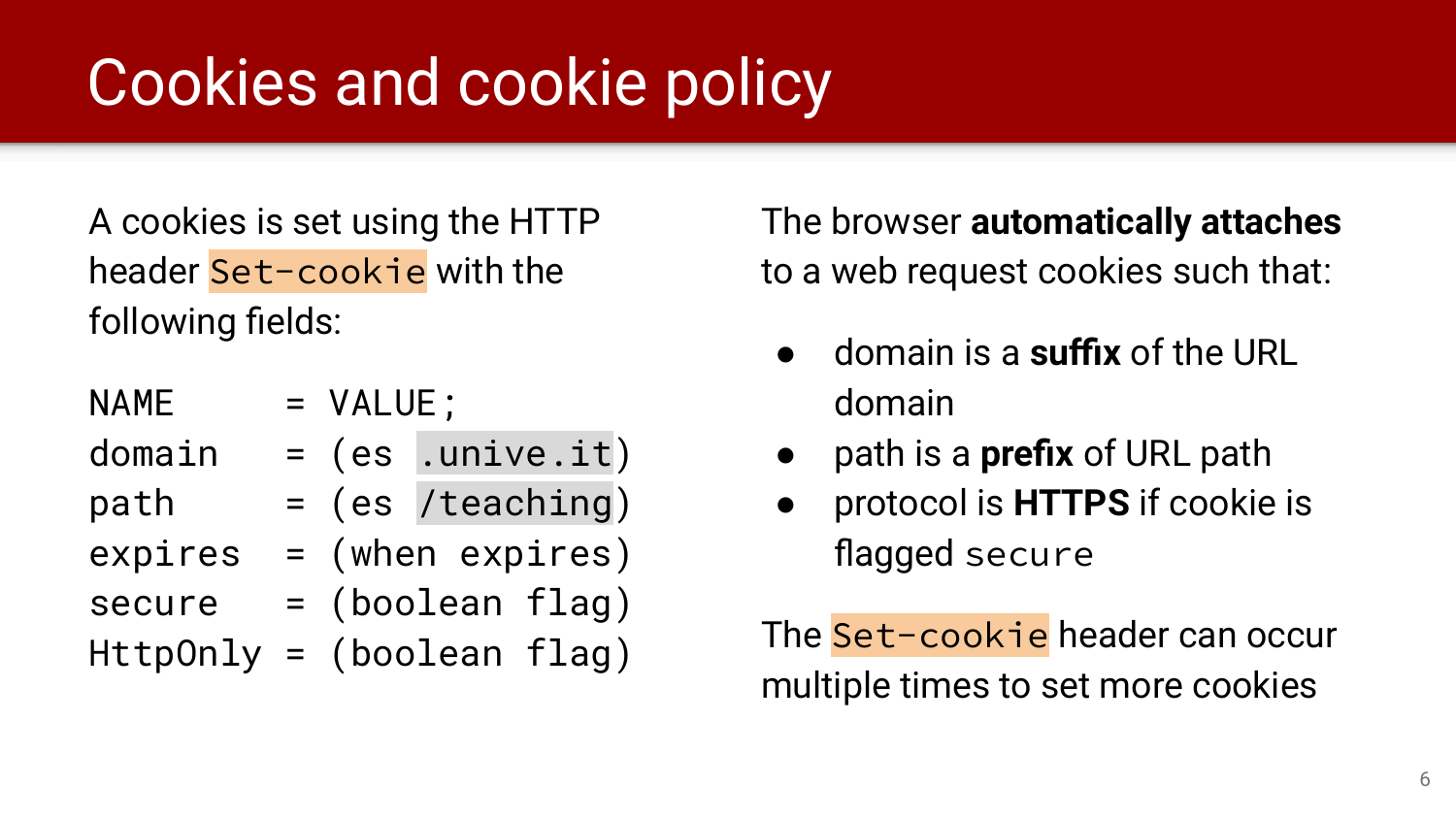

A cookie with

- domain .unive.it
- path /teaching

will be attached to a GET request to URL

https://secgroup.dais.unive.it/teaching/security-course

- .unive.it is a suffix of secgroup.dais.unive.it
- 

● /teaching is prefix of /teaching/security-course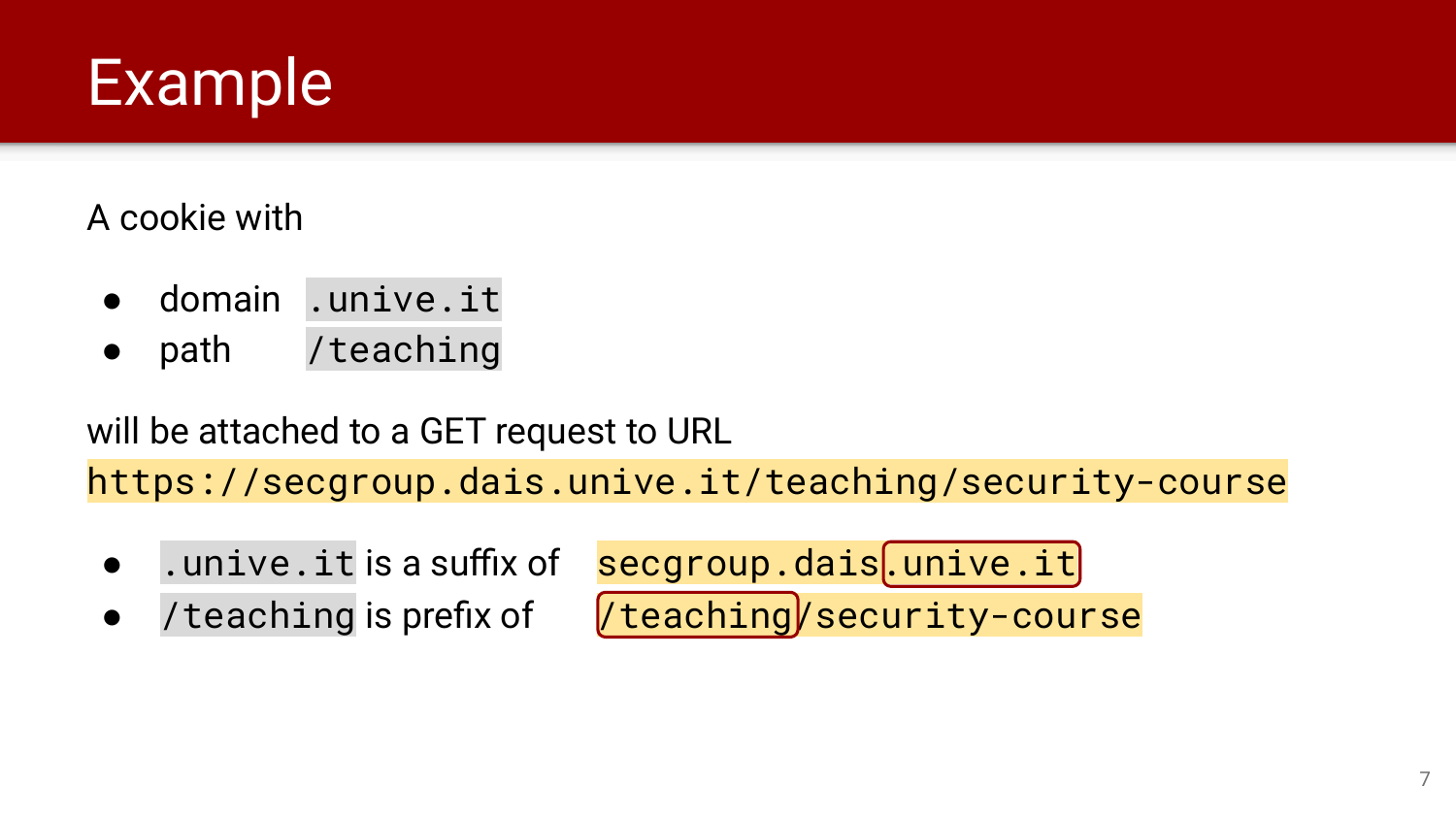### Example: cookie creation

**Example: creation** of two cookies with the same name and different paths from the browser javascript console (URL with path=/search, [Try it](https://secgroup.dais.unive.it/search/) in incognito!)

```
> document.cookie
^{\rm II-H}
```

```
> document.cookie = "username=test; path=/search"
"username=test; path=/search"
```

```
> document.cookie = "username=test1; path=/"
"username=test1; path=/"
```

```
> document.cookie
"username=test; username=test1"
```
domain and path are set, by default, to the host and path in the URL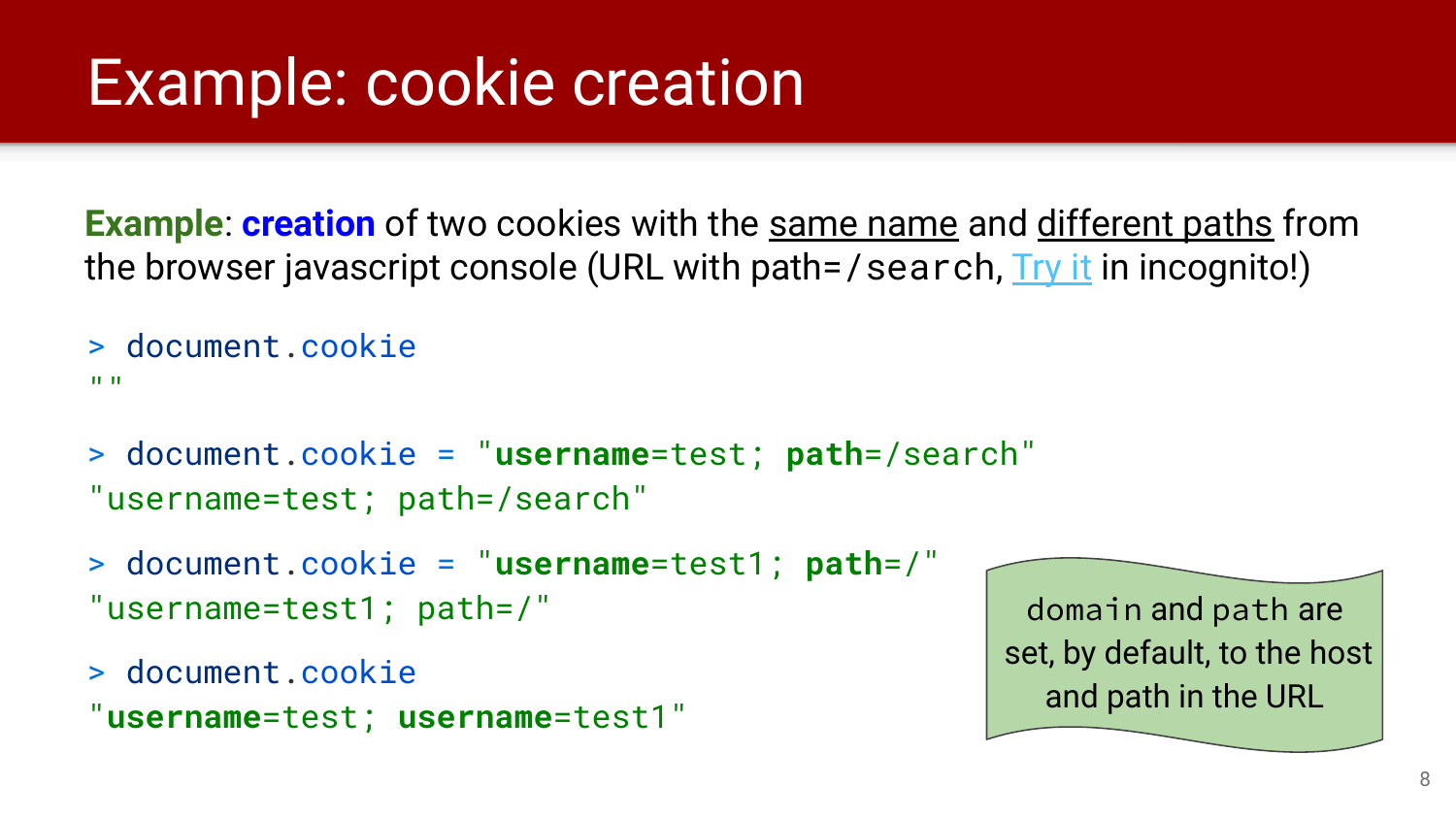### Example: cookie deletion

#### **Deletion** by setting a **date in the past**

Each cookie is deleted separately by the **path**. When not specified the current one is applied (e.g. /search)

```
> document.cookie = "username=; expires=Thu, 01 Jan 1970 00:00:00 UTC"
"username=; expires=Thu, 01 Jan 1970 00:00:00 UTC"
```

```
> document.cookie
"username=test1"
```
> document.cookie = "**username**=; **expires**=Thu, 01 Jan 1970 00:00:00 UTC; **path**=/" "username=; expires=Thu, 01 Jan 1970 00:00:00 UTC; path=/"

```
> document.cookie
```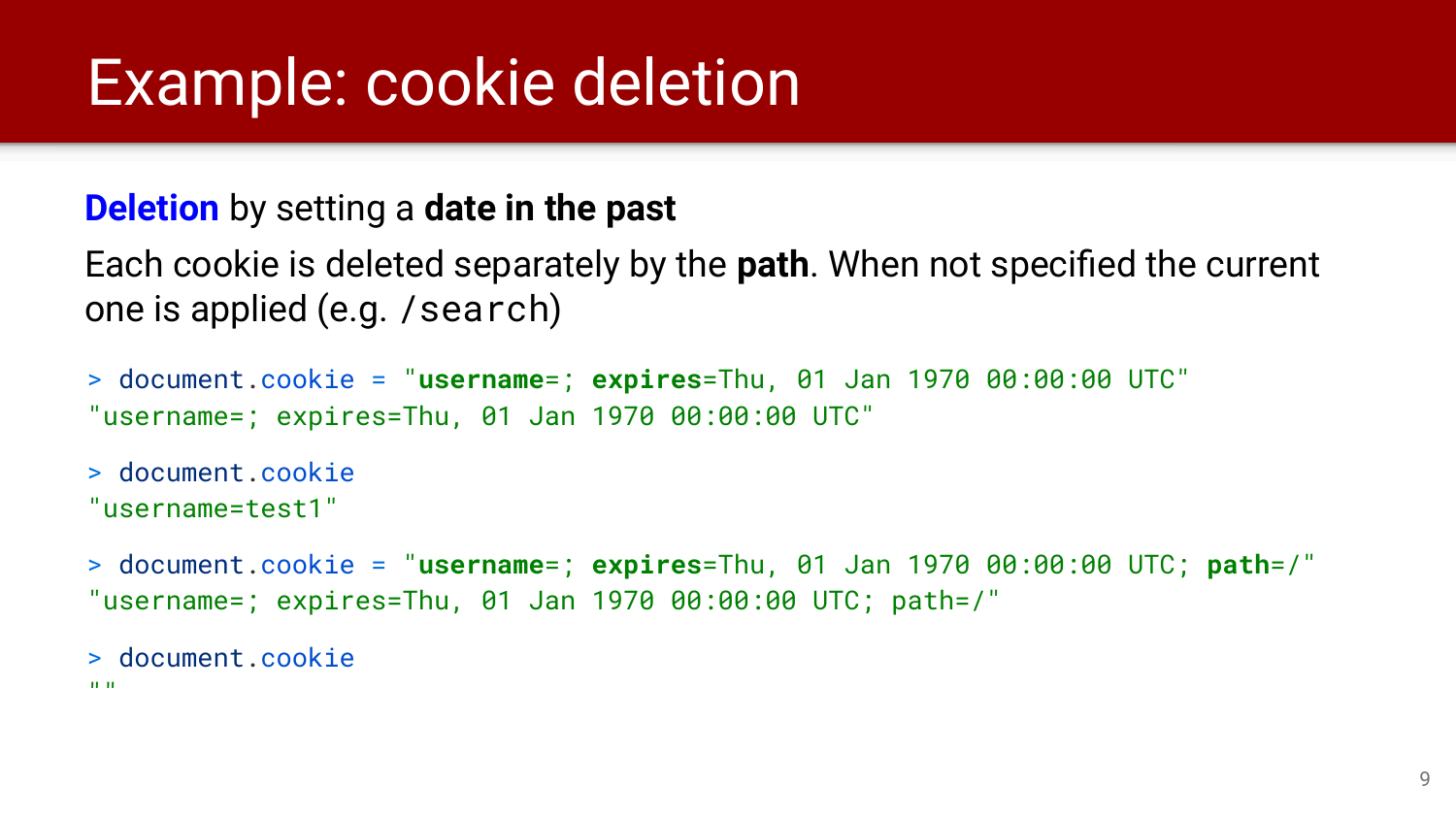### Two cookies with the same name?

If paths are not disjoint they are **both sent** to the server

#### *Which one will be used?*

In a 2015 paper  $ZJL15$  authors show that equal cookies are treated differently depending on the language, framework and library

⇒ not good for security!

Java, JavaScript and Go read cookies as a **list**

PHP, Python, ASP, ASP.NET, Node.js, JQuery, … only provide a **dictionary** (only one of the two cookies, which one? Language-dependent!)

**Note**: only **name** and **value** are sent. The server cannot discriminate based on the path!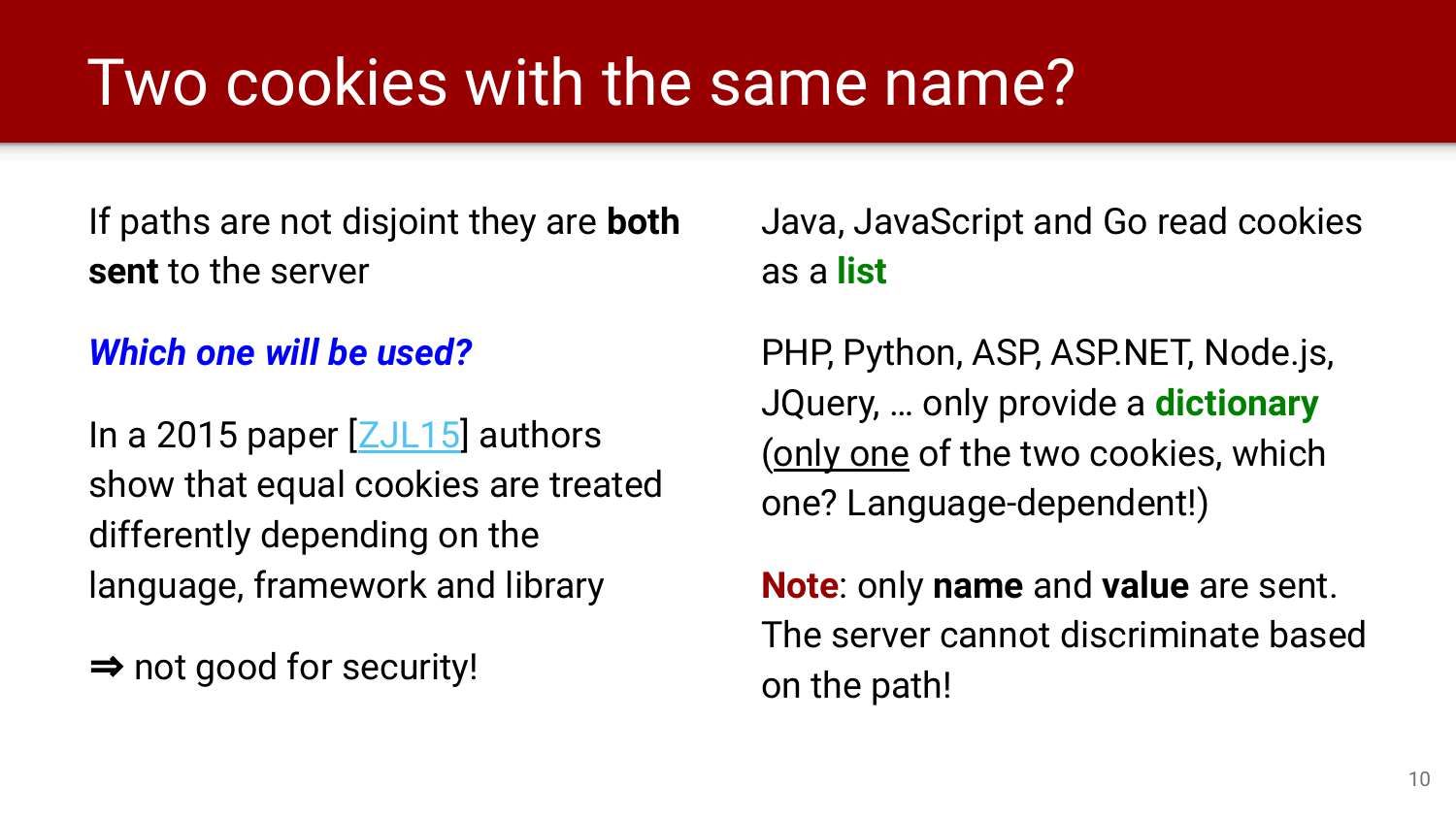## Cookie flags

|             | $HttpOnly = (boolean flag)$ |
|-------------|-----------------------------|
| secure      | $=$ (boolean flag)          |
| expires     | = (when expires)            |
| path        | = (es /teaching)            |
| domain      | $= (es .unive.it)$          |
| <b>NAME</b> | $=$ VALUE                   |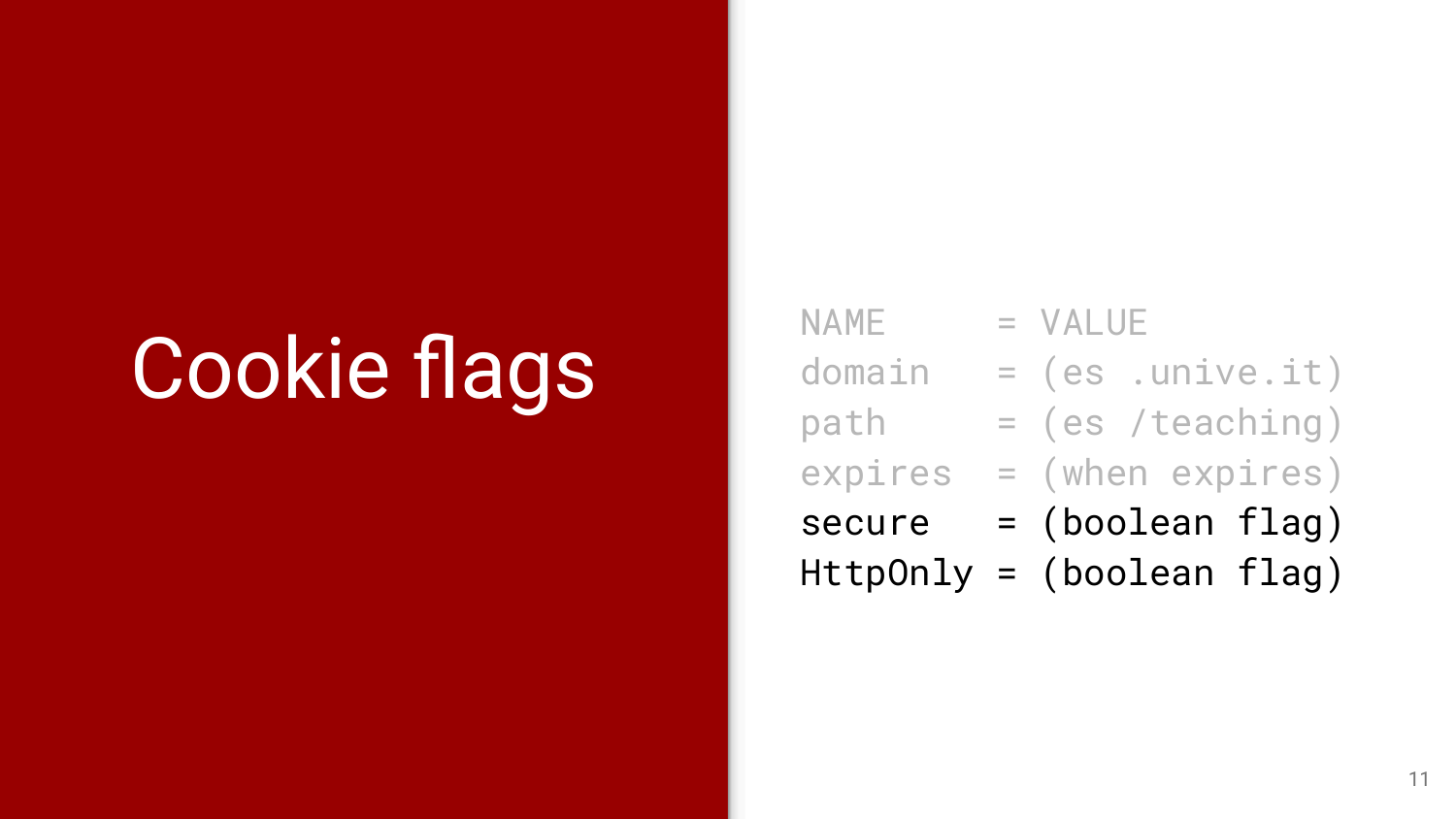### Secure cookies and mixed content

HTTPS requires more resources than HTTP because of cryptography

Web applications sometimes have **mixed HTTP/HTTPS content**

⇒ this can **expose** session cookies!

Even if the login is HTTPS, any access to HTTP pages might send the session cookie in the clear

The secure flag **prevents** that the flagged cookie is sent over HTTP connections

**IDEA**: set **two session cookies**, a secure and a non-secure one for HTTPS and HTTP pages

 $\Rightarrow$  The attacker can only hijack the HTTP, **non-sensitive** part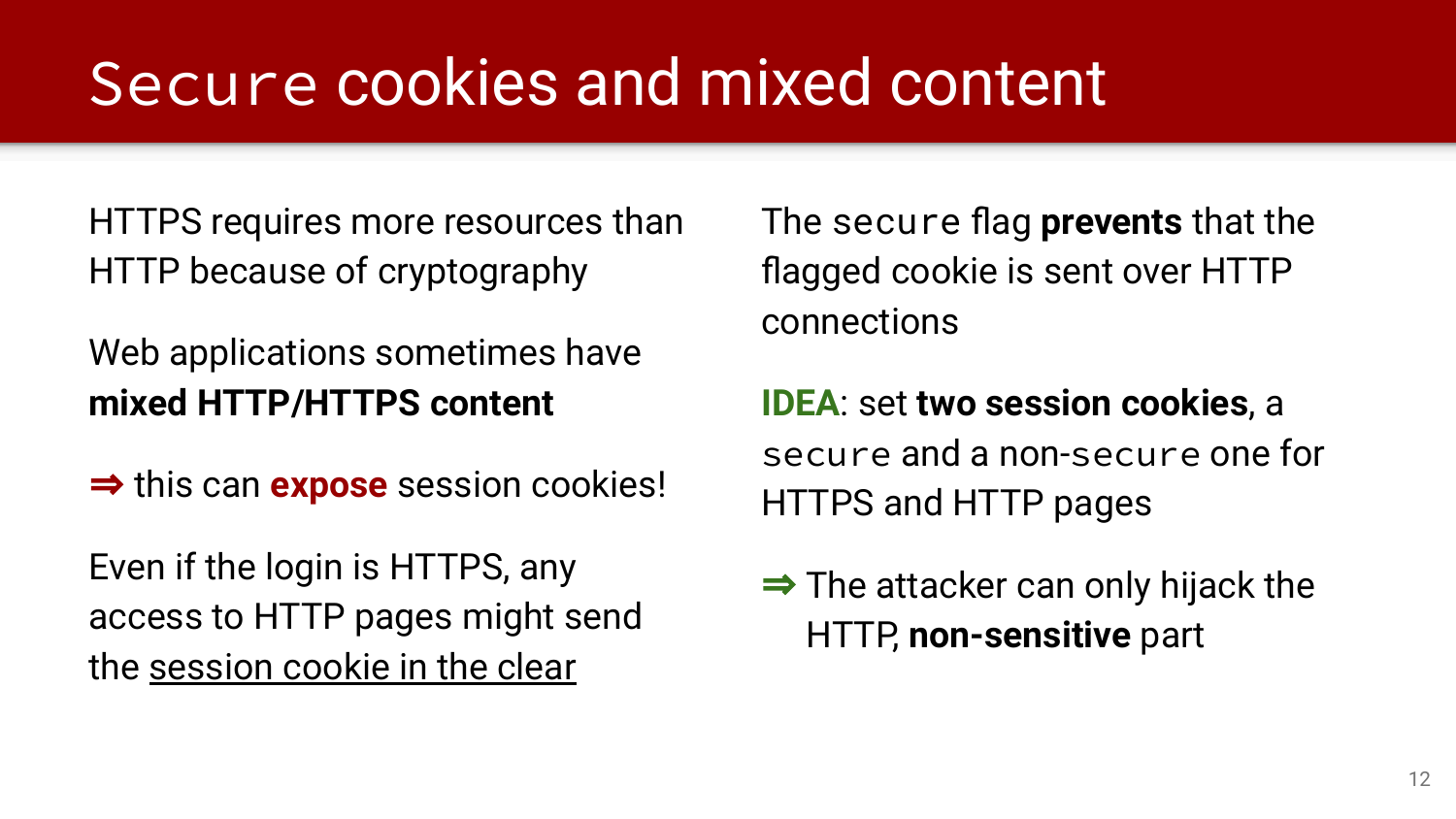### What about cookie integrity?

The secure flag was **not** designed for integrity

● In older browsers secure cookies could be set even over HTTP

A network attacker might set a **secure cookie of her choice** by mounting a *Man-In-The-Middle* (MITM) attack

Is this problematic for security?

User's data are leaked when **submitted** to the web application

⇒ user would send sensitive data into the **attacker's account**!

In recent browsers secure cookies can only be set **over HTTPS connection**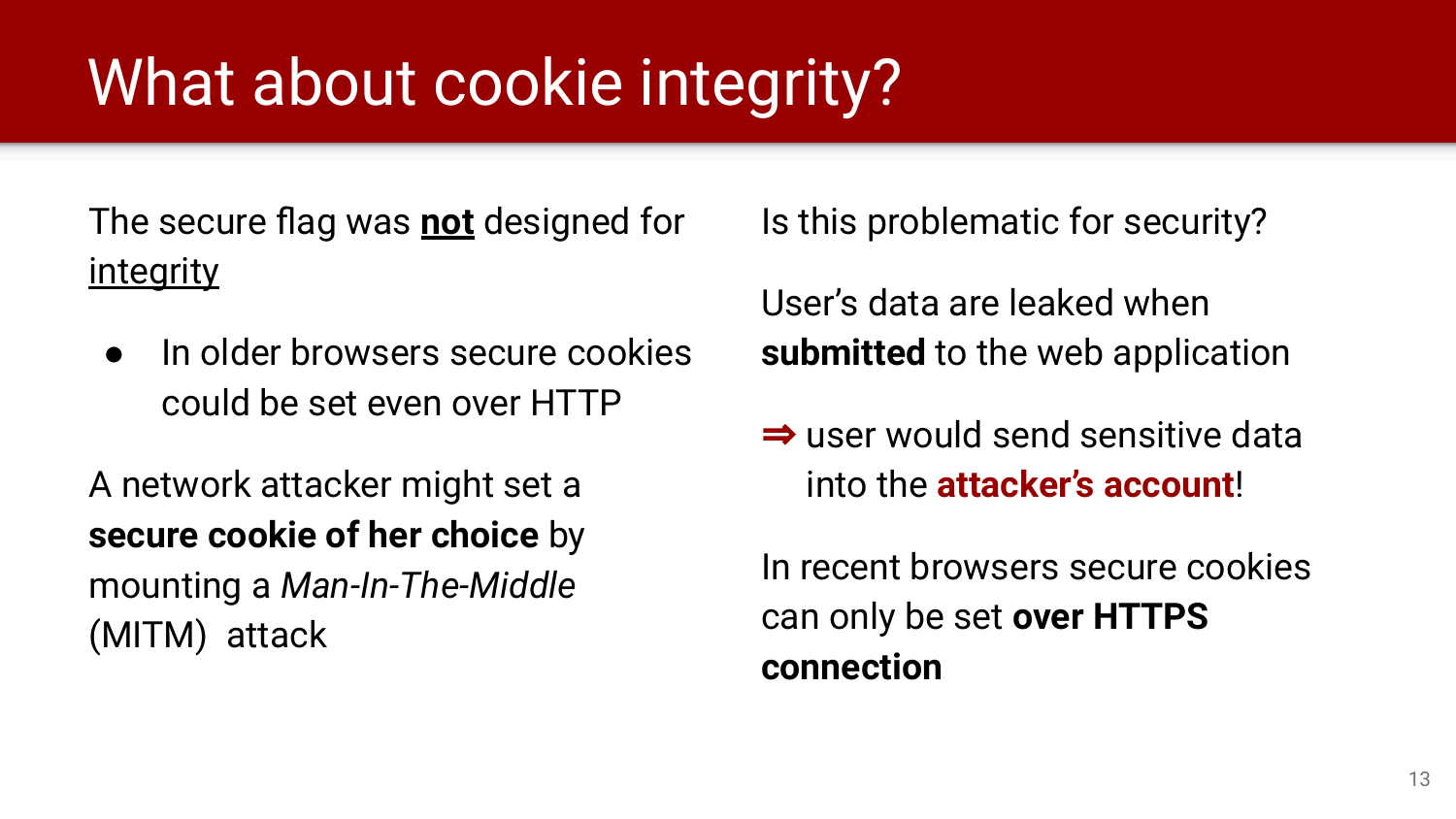### Session fixation attack

Is this enough?

- 1. Attacker sets a cookie value into a victim's browser (e.g. through a MITM over HTTP)
- 2. The user **authenticates**
- 3. Attacker's cookie is "**promoted**" to session cookie

⇒ the attacker **hijacks the session**  (cookie is **known**!)

**Realistic**! It is often the case that cookies are set before authentication in a so-called **pre-session**

**Solution**: in case session is started before authentication, always **refresh** the token when user authenticates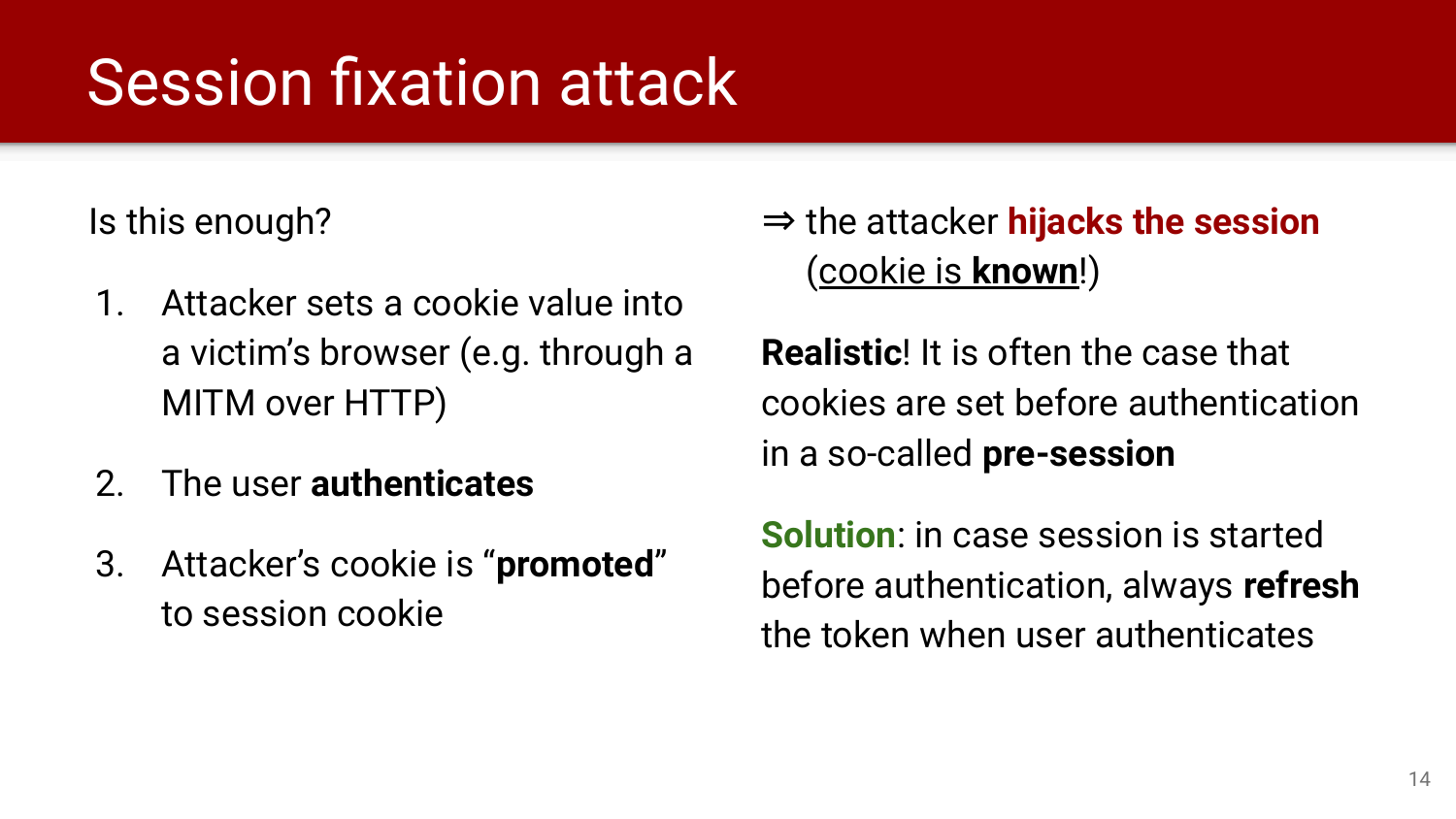## Cookie flags

| <b>NAME</b> | $=$ VALUE                   |
|-------------|-----------------------------|
| domain      | $= (es .unive.it)$          |
| path        | $= (es /teaching)$          |
| expires     | $=$ (when expires)          |
| secure      | $=$ (boolean flag)          |
|             | $HttpOnly = (boolean flag)$ |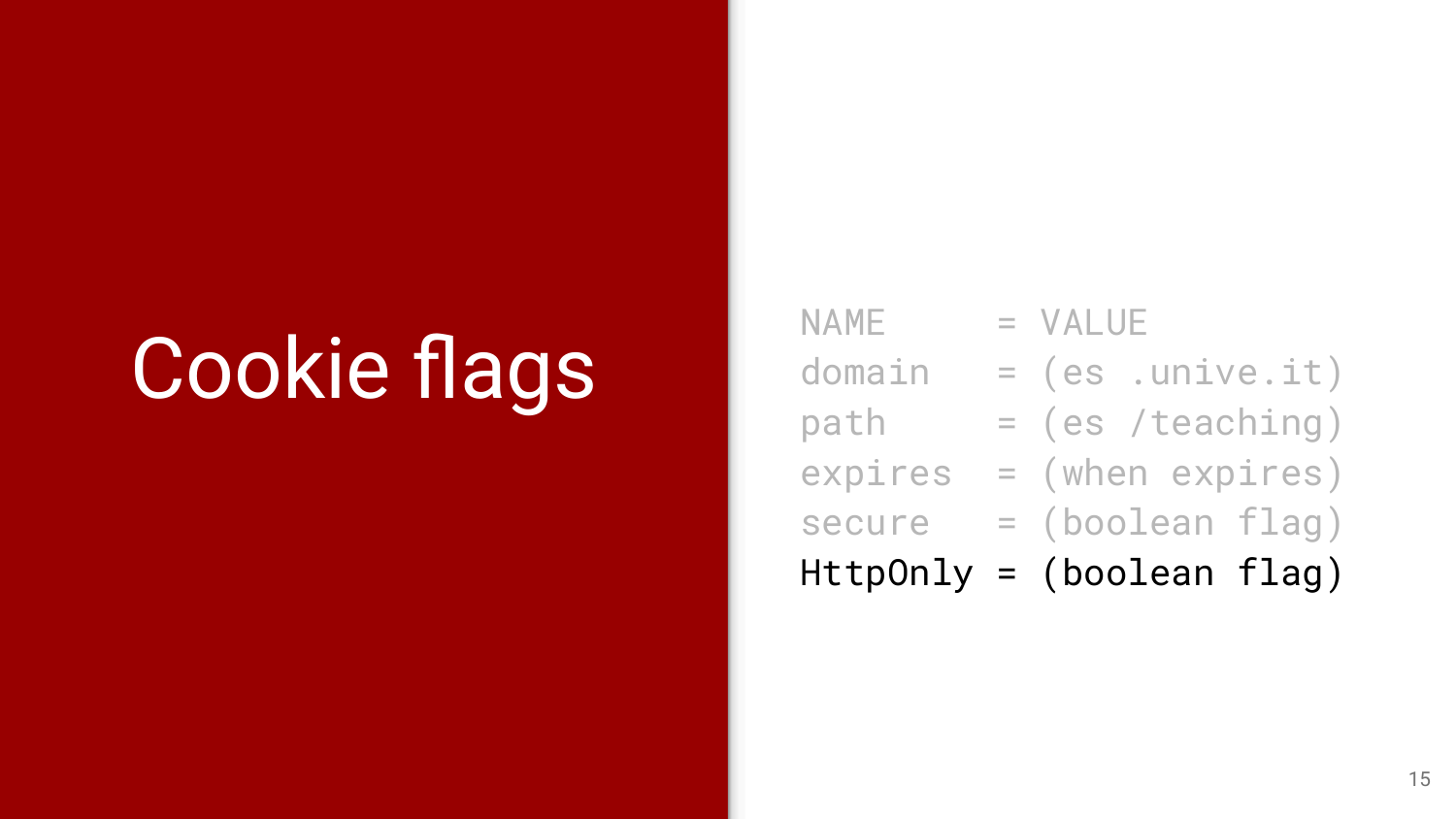### HttpOnly cookies

Web pages execute **JavaScript** code in the browser

JavaScript can **get** and **set** cookies

A malicious JavaScript injected into a page might **leak cookies** (Cross Site Scripting, XSS, next class)

⇒ An attack in a single page would leak the **whole session**

The HttpOnly flag prevents that JavaScript accesses the flagged cookie

⇒ **Prevent cookie leaks** by malicious JavaScript code

Session cookies should **always be flagged** as HttpOnly

HttpOnly cookies are sent to the server but are **invisible** to JavaScript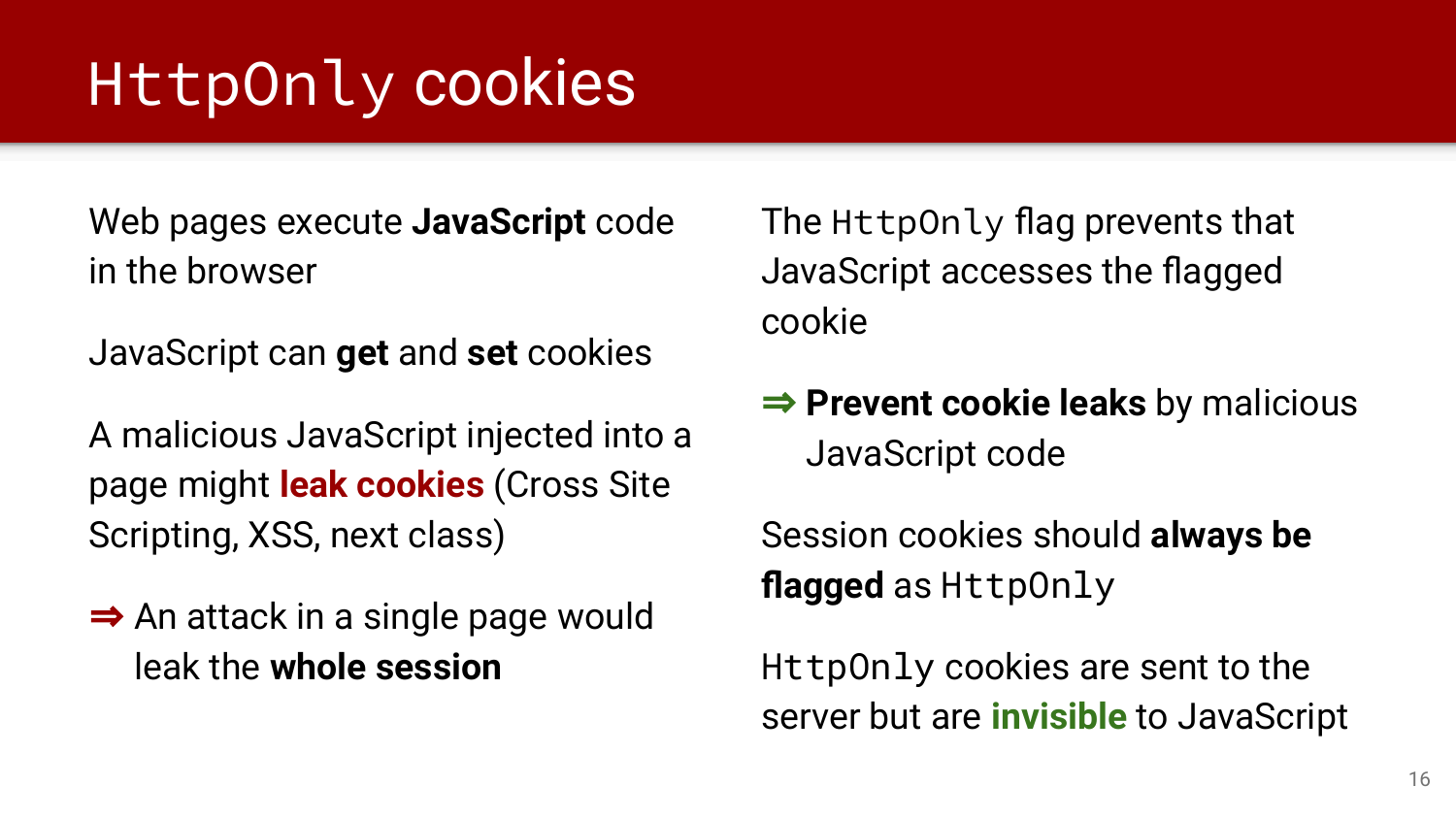### Stateful vs. stateless server

The session state can be either stored in the server or in the client (or a mix of the two)

**Stateful server**: have a Secure and HttpOnly session cookie in the browser and all the state information on the server

⇒ Can produce excessive **server side overhead**

#### **Stateless server**:

- 1. **encrypt** the session data together with a user ID and a timestamp using a server key
- 2. store the **encrypted blob** in a cookie in the browser
- 3. the server stores the time the user logged-in or out so to check the **validity** of the encrypted blob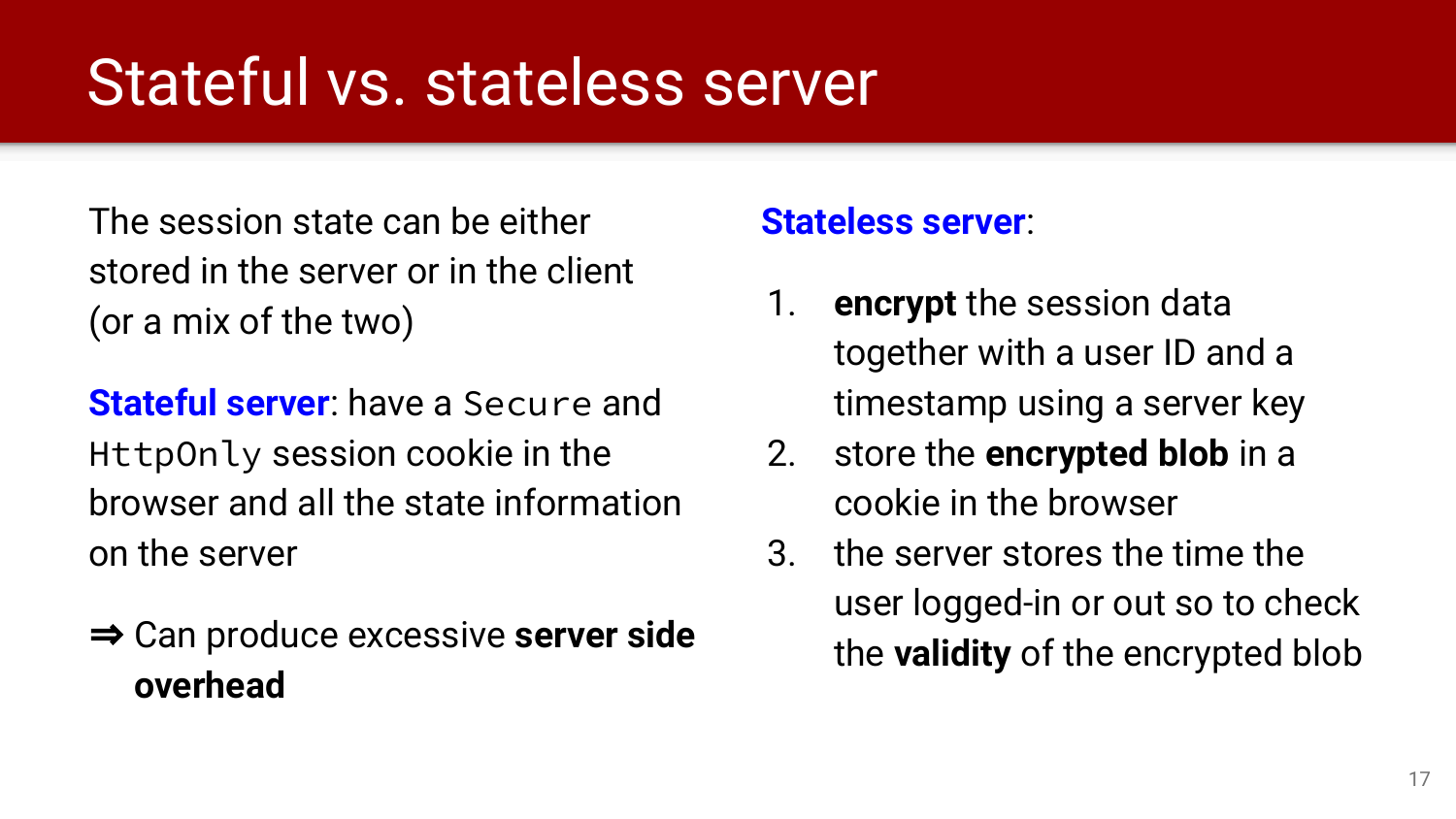## The Same Origin Policy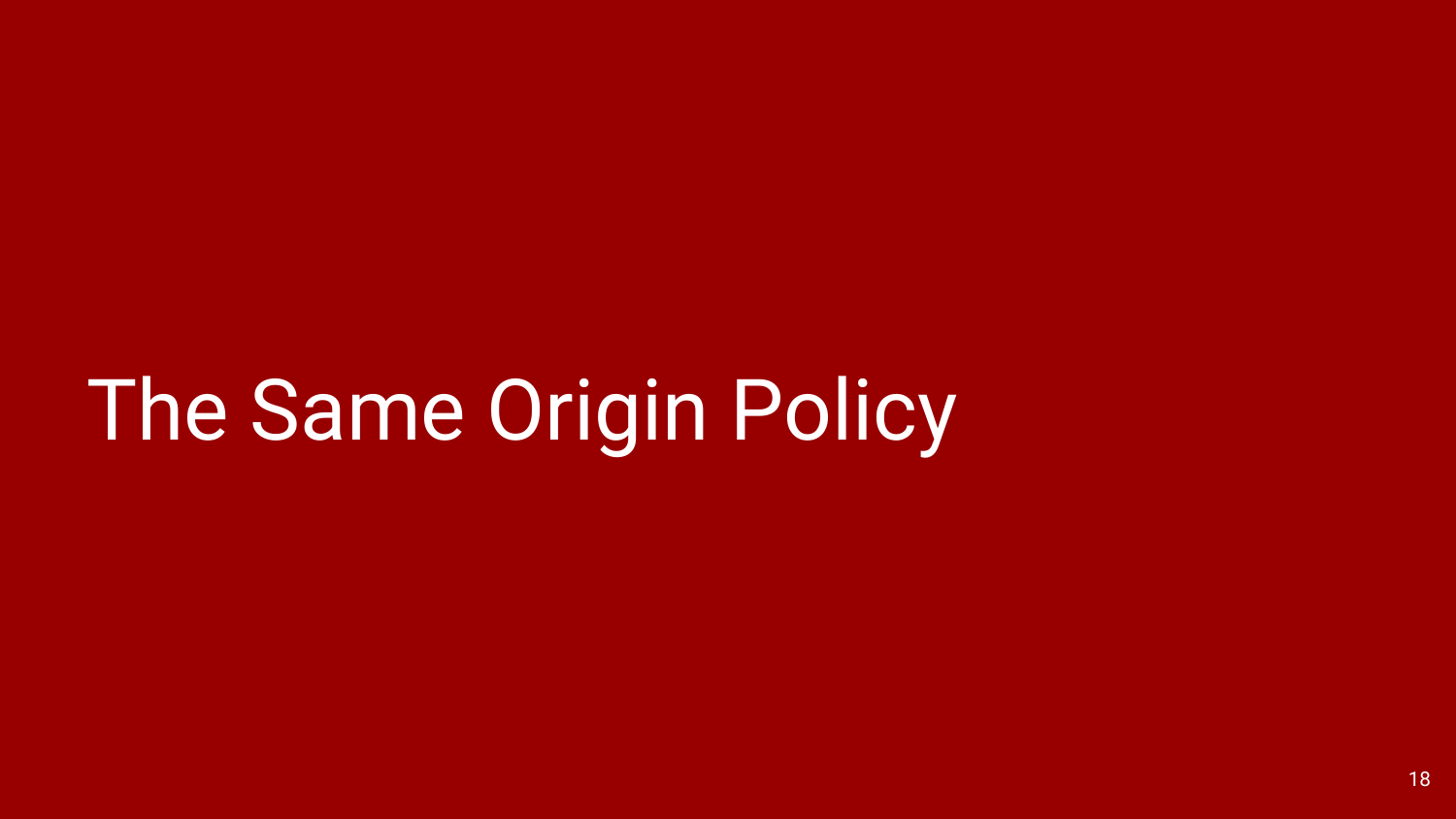## Same Origin Policy (SOP)

Browsers access many different applications at the same time

**Same Origin Policy (SOP)** is a standard browser policy that **restricts access** among documents or scripts loaded from different domains

It provides a simple but necessary **isolation** between web applications running in the same browser

**Example**: Alice is browsing her home banking web app B and opens a web site E that sends requests towards B

 $\Rightarrow$  The cookie is attached and E exfiltrates **sensitive data** from B!

Without SOP, a malicious site would hijack any other open session!

(see, e.g., [mozilla page on SOP](https://developer.mozilla.org/en-US/docs/Web/Security/Same-origin_policy))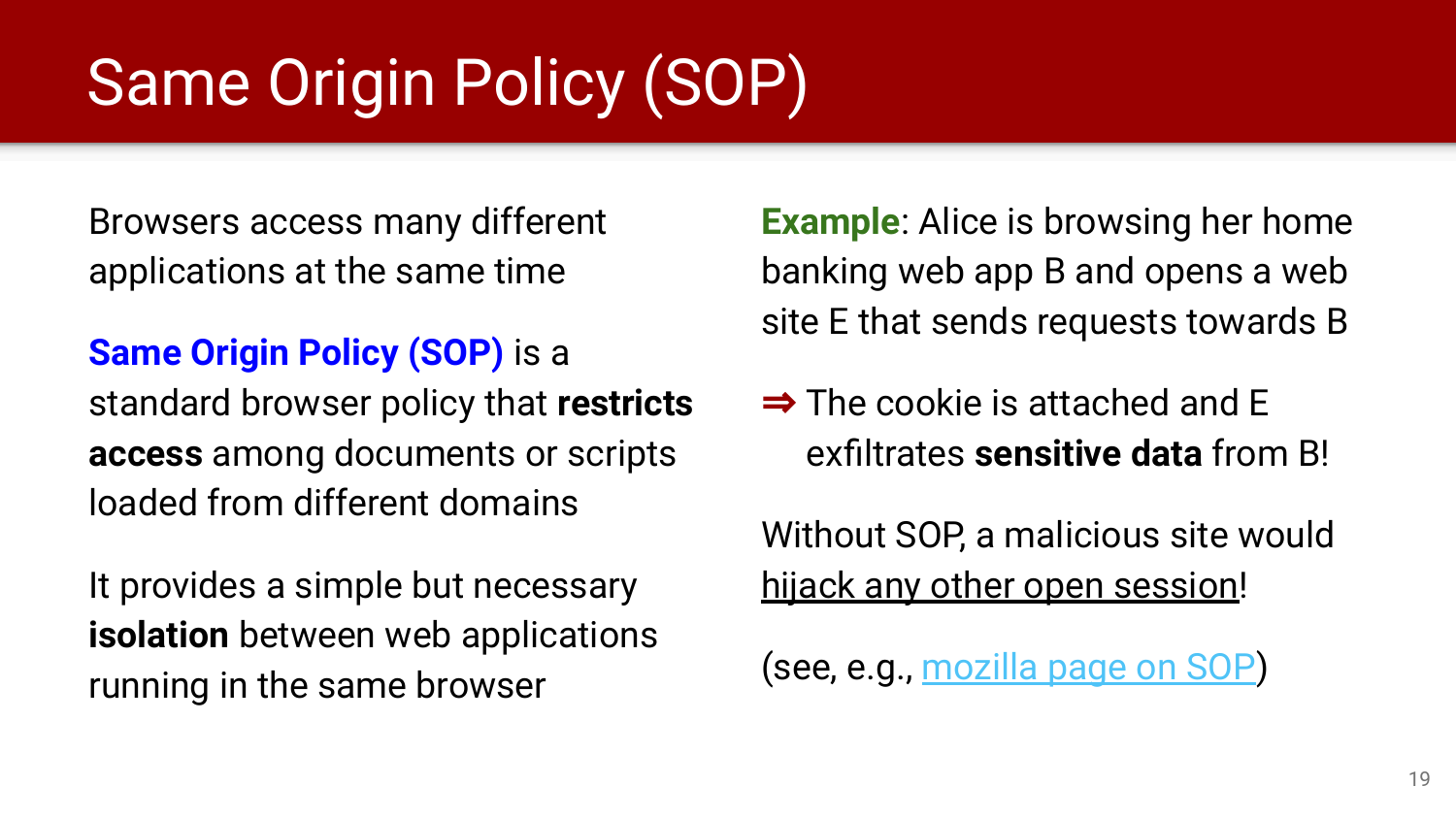### SOP prevents cross-site leakage

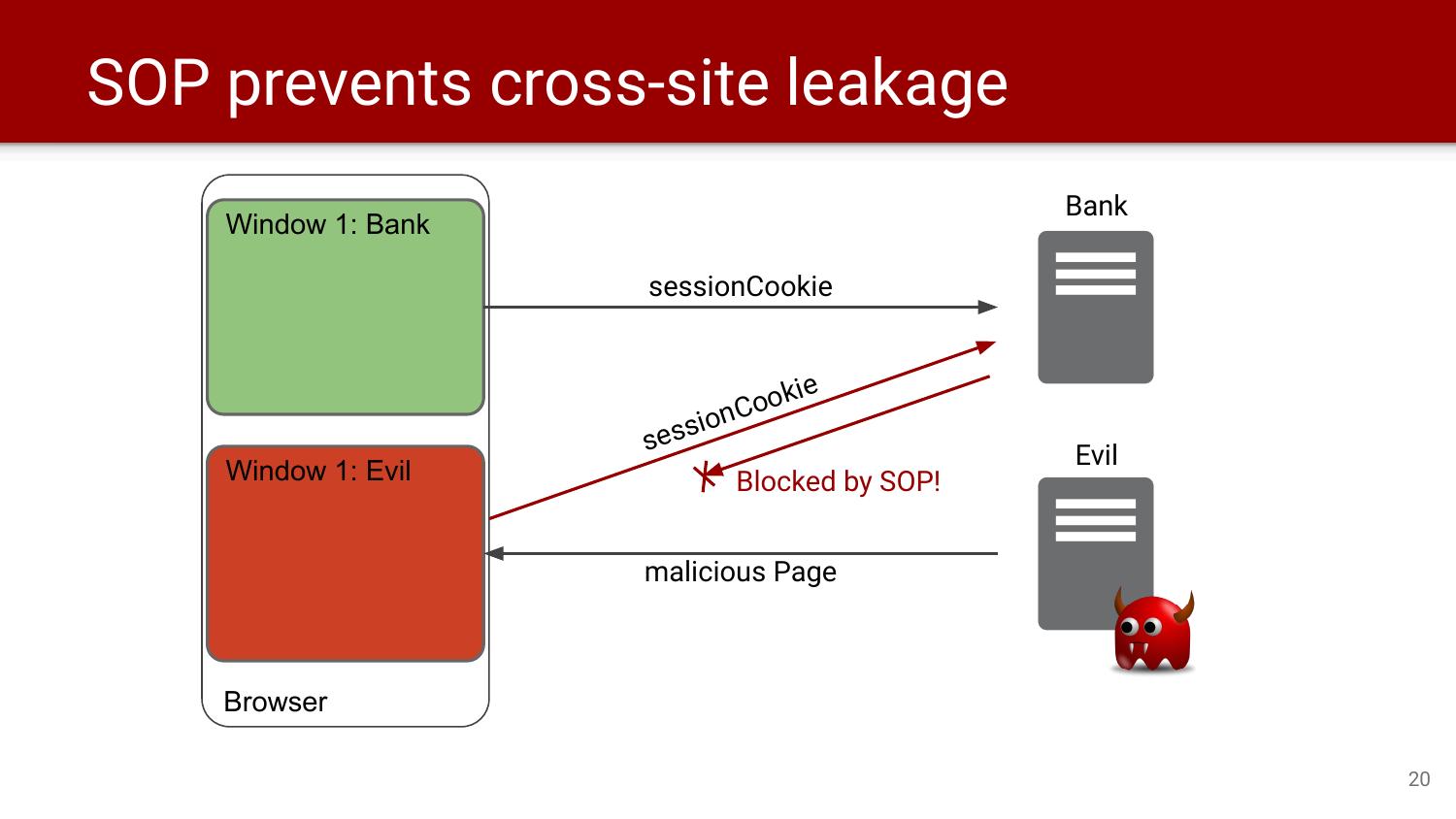

Two pages have the same origin if the **protocol**, **port**, and **host** are the same for both pages

[Example:](https://developer.mozilla.org/en-US/docs/Web/Security/Same-origin_policy) http://store.company.com/dir/page.html

http://store.company.com/dir2/other.html http://store.company.com/dir/in/pag.html https://store.company.com/secure.html http://store.company.com:81/dir/etc.html http://news.company.com/dir/other.html OK OK NO different protocol NO different port NO different host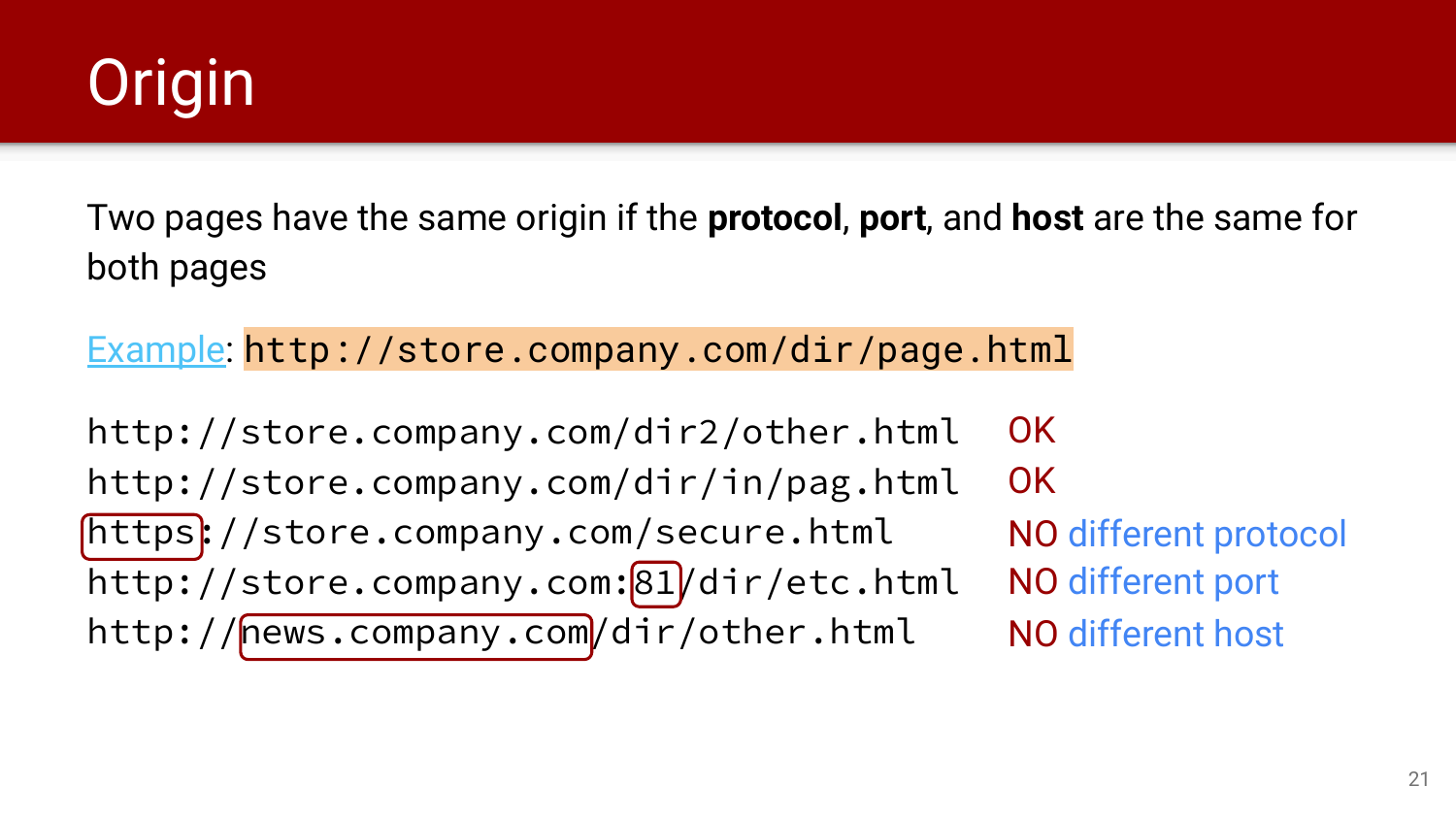## Scope of SOP

#### SOP affects:

- Network access
- Script APIs
- Data storage
- **Cookies**

If **cross-origin**, access is **restricted** or **forbidden**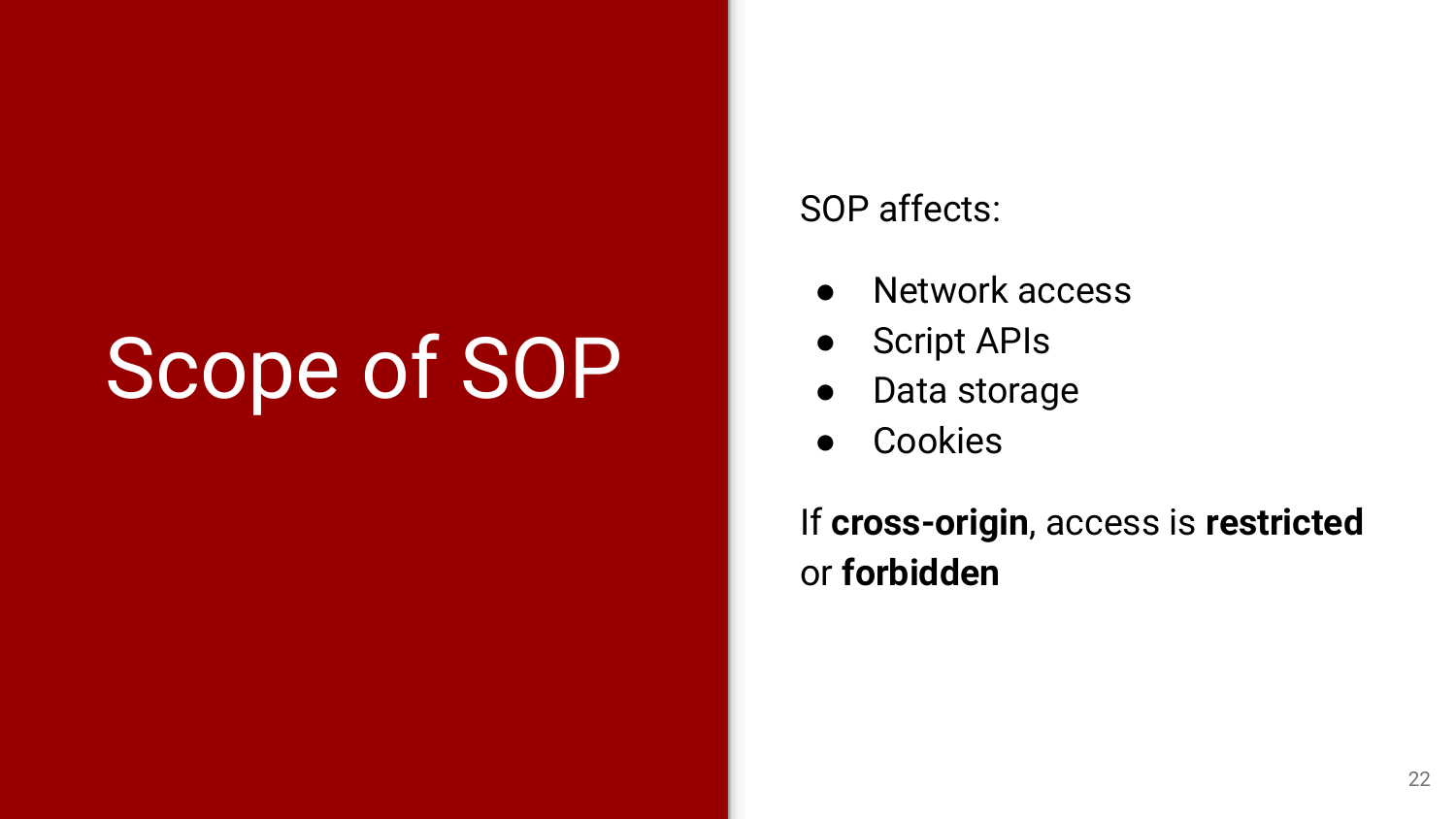### SOP network access

### **Cross-origin writes** are typically **allowed**

**Example**: following a link, redirection and submitting a form

The reached page is **different** from the originating one (no risk of leaking information to the originating page)

⇒ SOP protect **confidentiality** and not integrity!

### **Cross-origin embedding** is typically **allowed**

**Examples**: images, CSS and JavaScript

**Cross-origin reads** are typically **not allowed**

**Example:** responses to cross-origin AJAX requests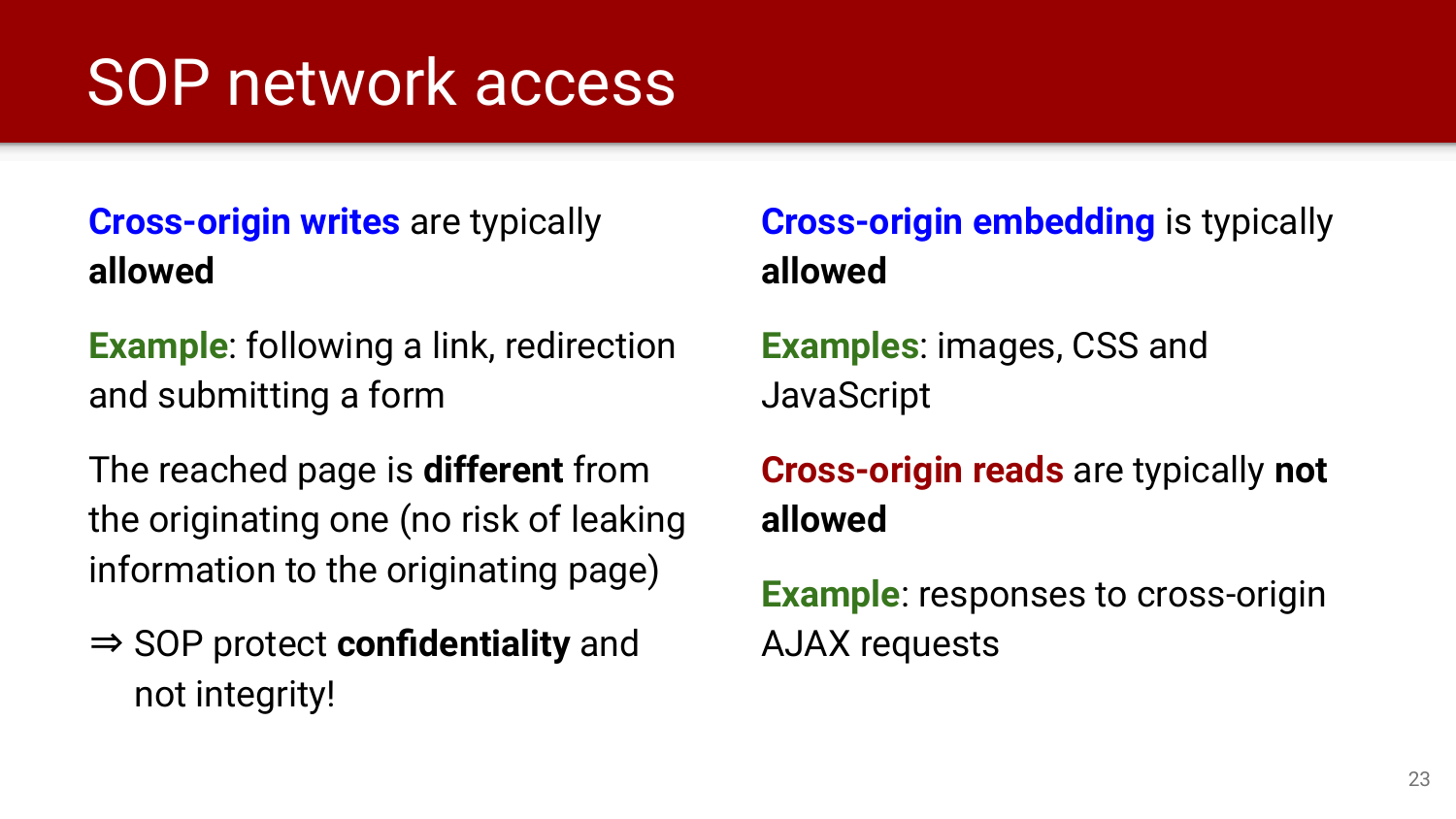### Example: AJAX

```
var xmlHttp = new XMLHttpRequest();
xmlHttp.open( "GET", "https://www.google.it");
xmlHttp.send( null );
```
Access to XMLHttpRequest at '**https://www.google.it/**' from origin '**https://www.unive.it**' has been blocked by CORS policy: No 'Access-Control-Allow-Origin' header is present on the requested resource.

**Note**: request is sent, response is rejected!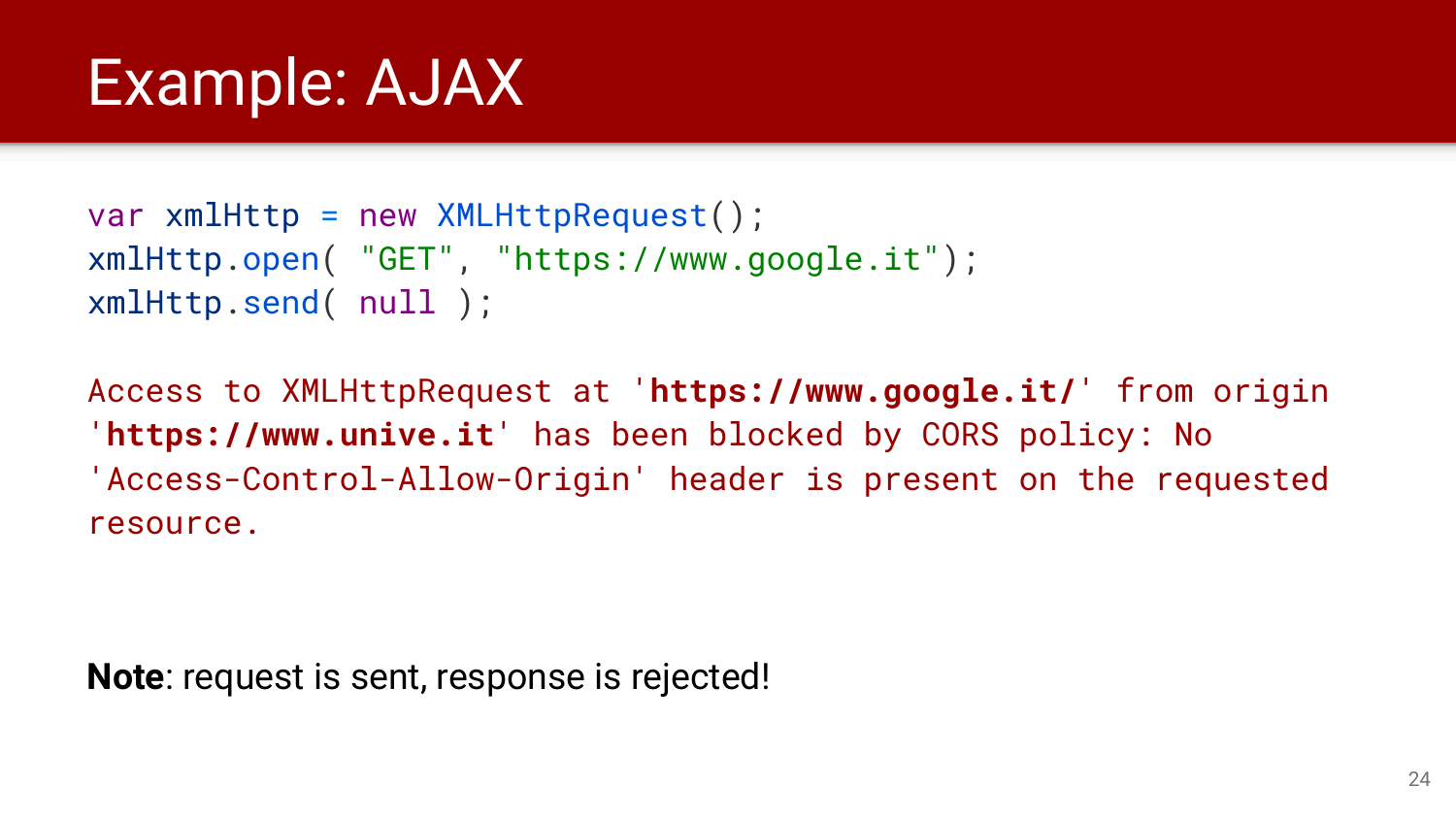### SOP prevents cross-site leakage

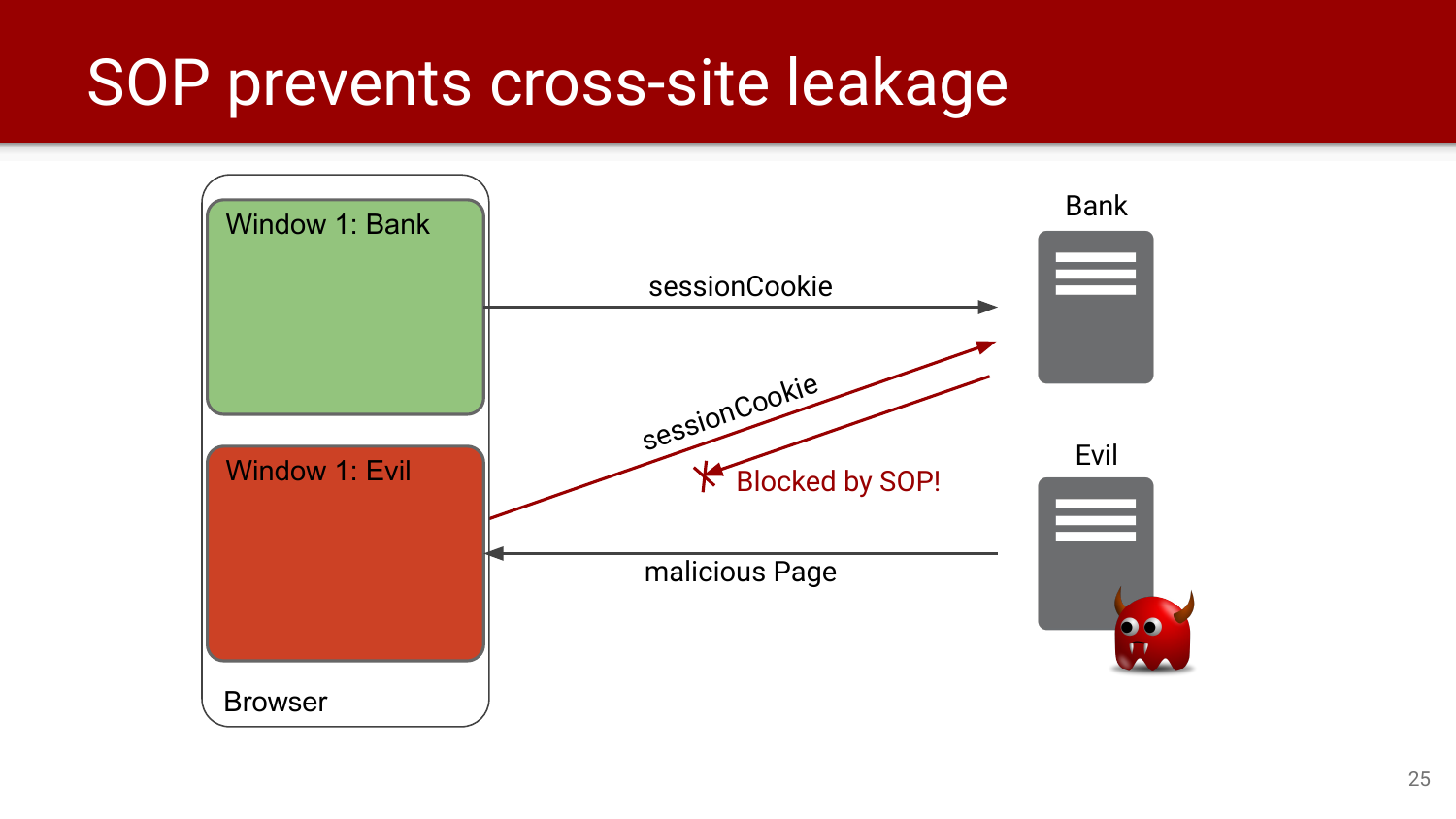### Script APIs

Some JavaScript APIs allow documents to **reference each other**

When two documents do not have the same origin, only a **limited access** is provided

**Example 1**: window.document gives access to the whole document of a window. Cross-origin access is forbidden

**Example 2**: location.href is the entire URL which might contain sensitive data. Cross-origin access is forbidden

This restriction can be **relaxed** by changing document.domain

useful when web pages belonging to different subdomains **need to communicate**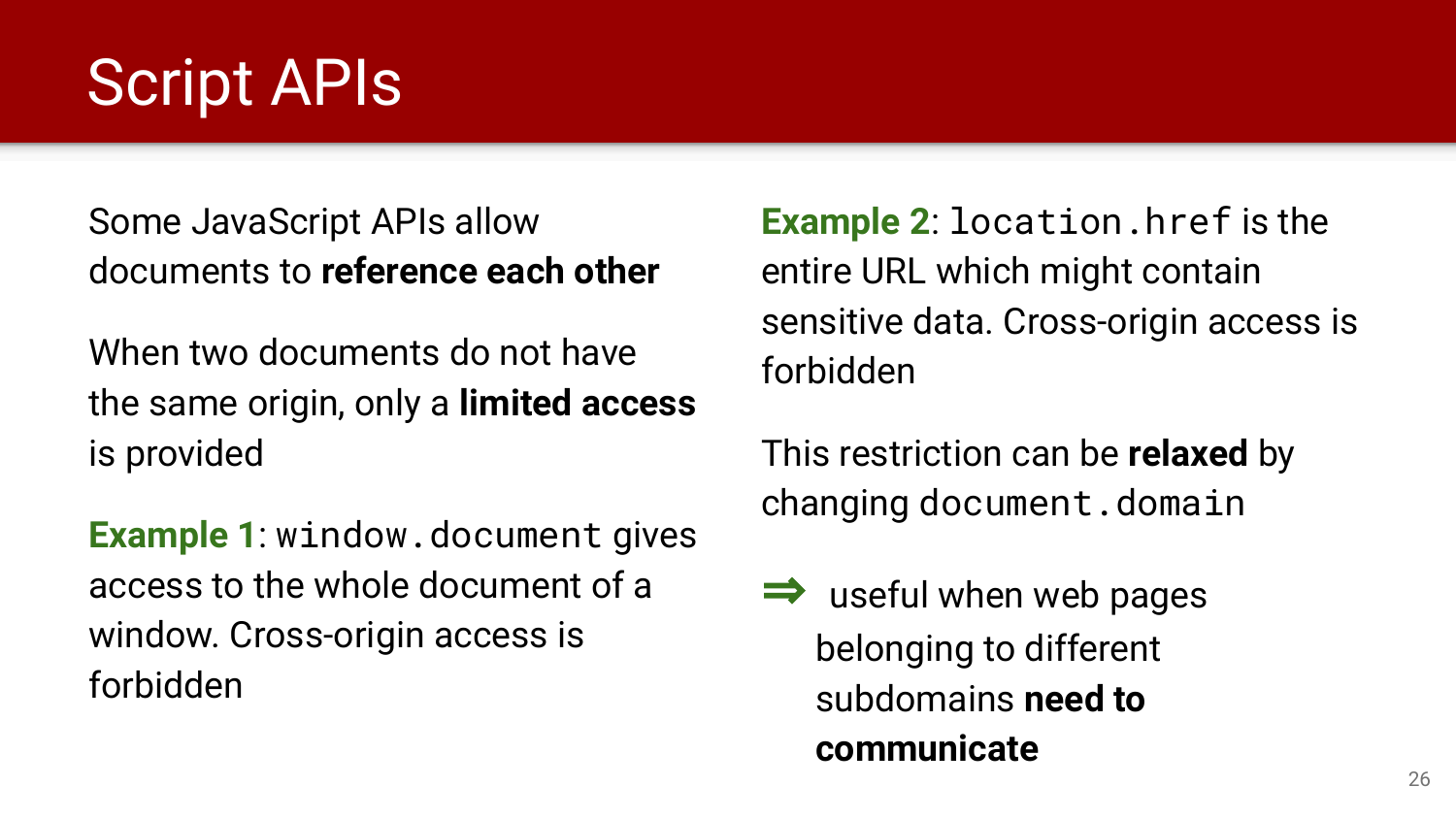### SOP prevents cross-site leakage

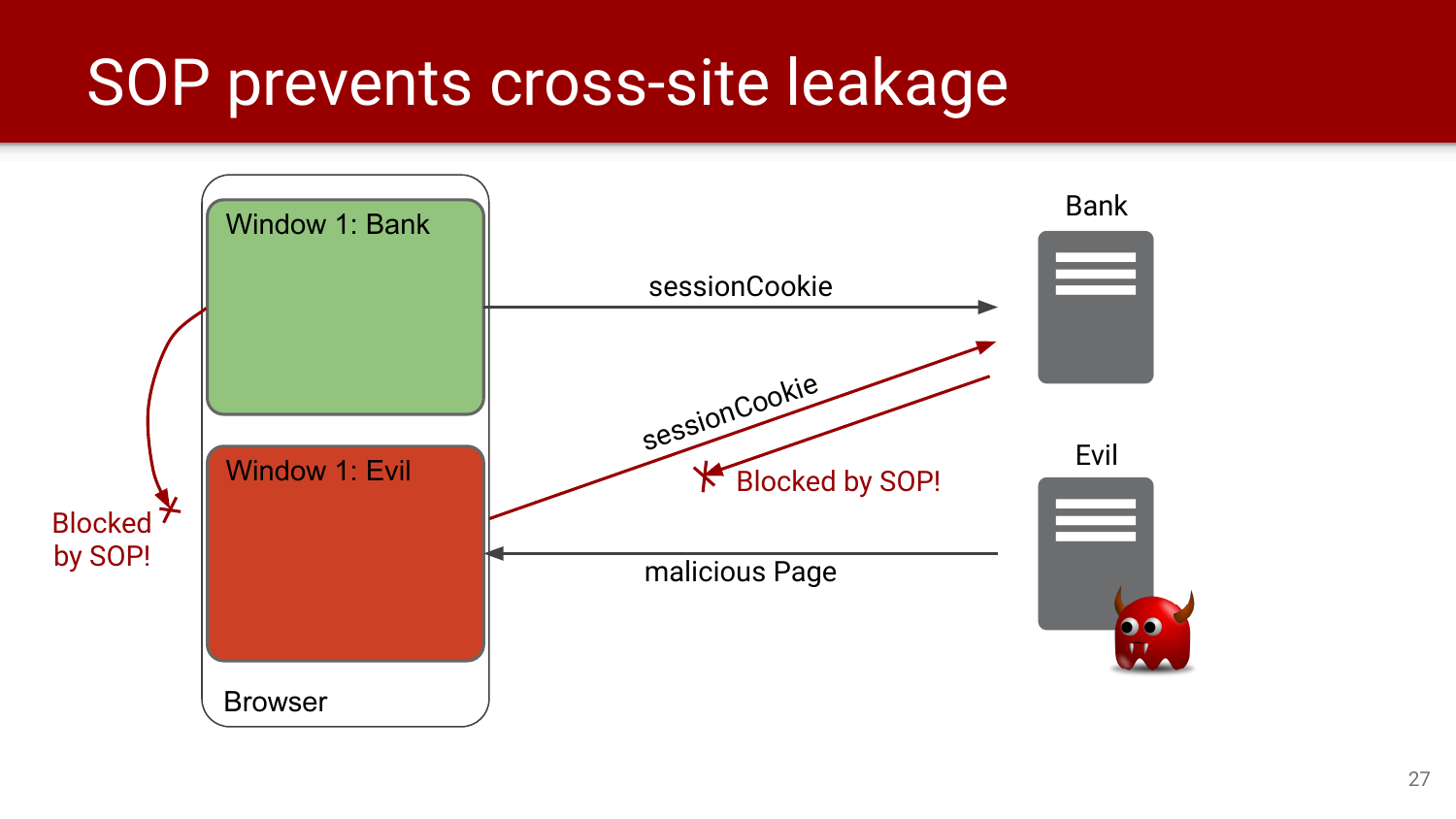## Changing origin

The origin can be set to the **current** domain or to a **superdomain** (a suffix) of the current domain (not a top-level domain)

⇒ useful when SOP blocks API access in the same web application

> document.domain "www.unive.it"

> document.domain = "unive.it" "unive.it"

> document.domain = "www.unive.it" "www.unive.it"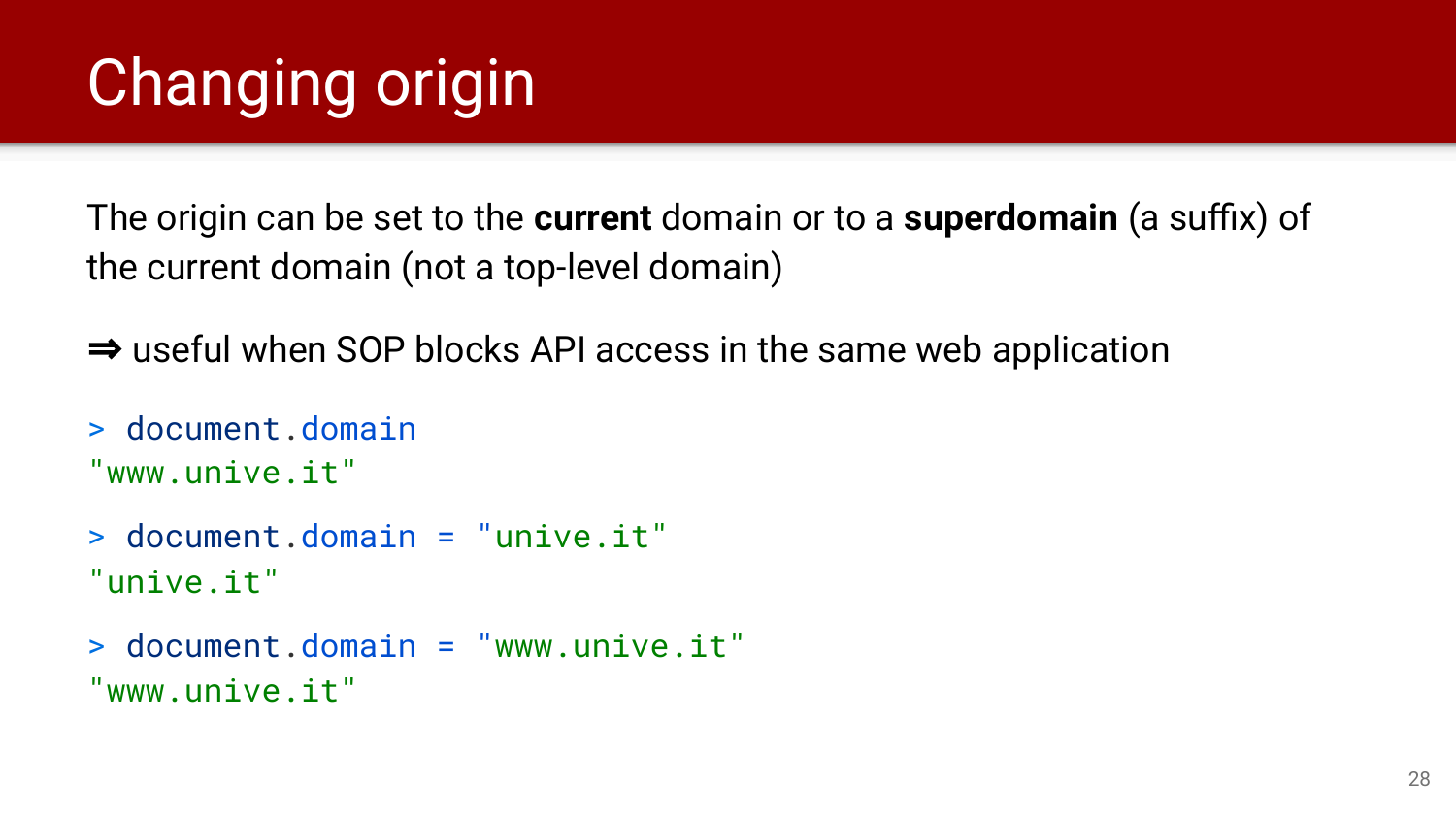## Changing origin (ctd.)

> document.domain = "idp.unive.it" VM777:1 Uncaught DOMException: Failed to set the 'domain' property on 'Document': 'idp.unive.it' is not a suffix of 'unive.it'.

> document.domain = "it" VM792:1 Uncaught DOMException: Failed to set the 'domain' property on 'Document': 'it' is a top-level domain.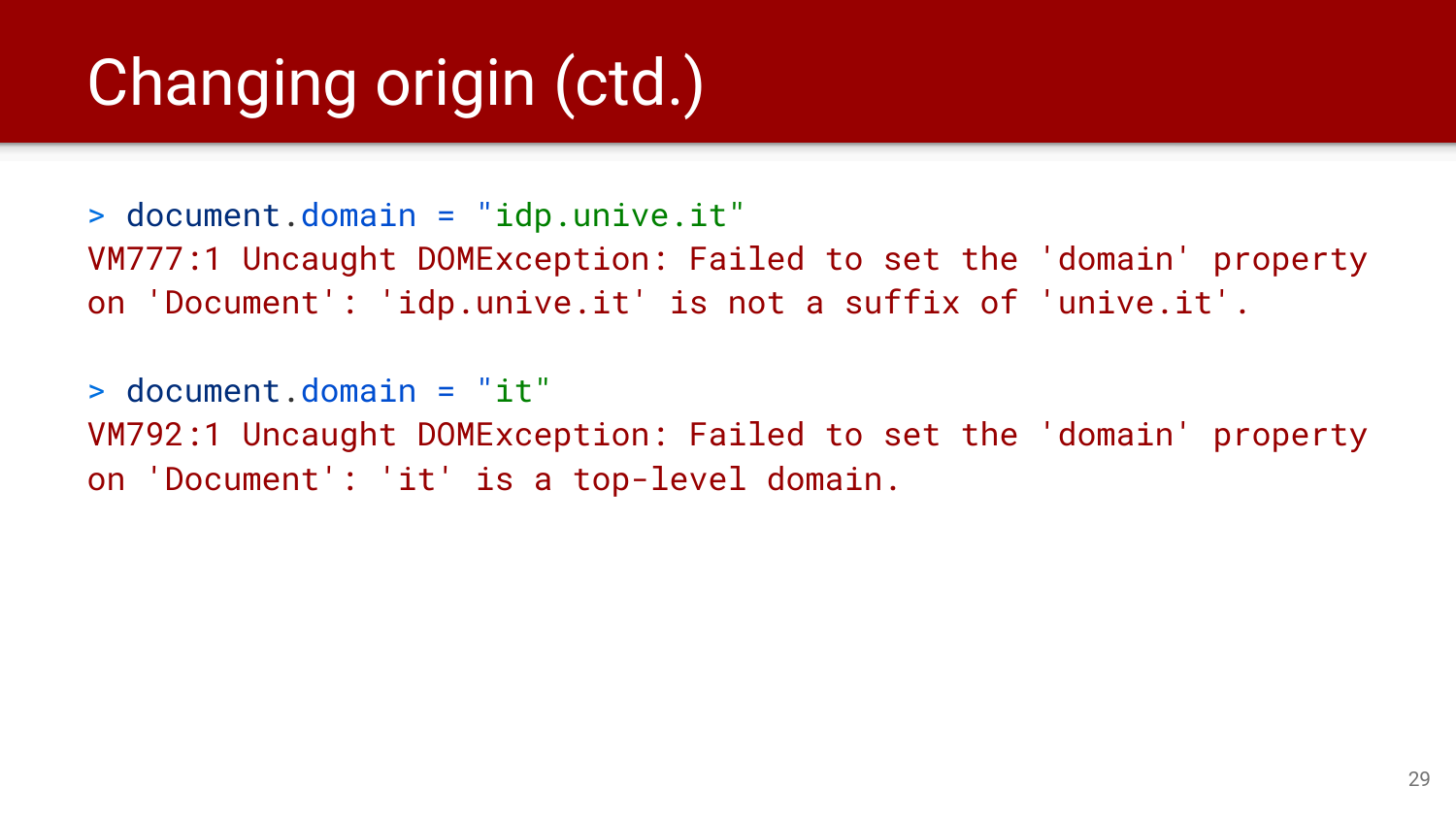### Storage and cookies

**Storage** is separated by origin: each origin has its own storage

We defined **origin** as the triplet

**protocol**,**host**,**port**

**Examples**: [Web Storage](https://developer.mozilla.org/en-US/docs/Web/API/Web_Storage_API) and [IndexedDB](https://developer.mozilla.org/en-US/docs/Web/API/IndexedDB_API)

For **cookies**, protocol is optional and the path is considered instead of the port. The **origin** for a cookie is

### [**protocol**],**host**,**path**

**NOTE**: the restriction on path is for performance and not for security

Using it for security can be risky as SOP **does not prevent** pages under different paths to access **each other**